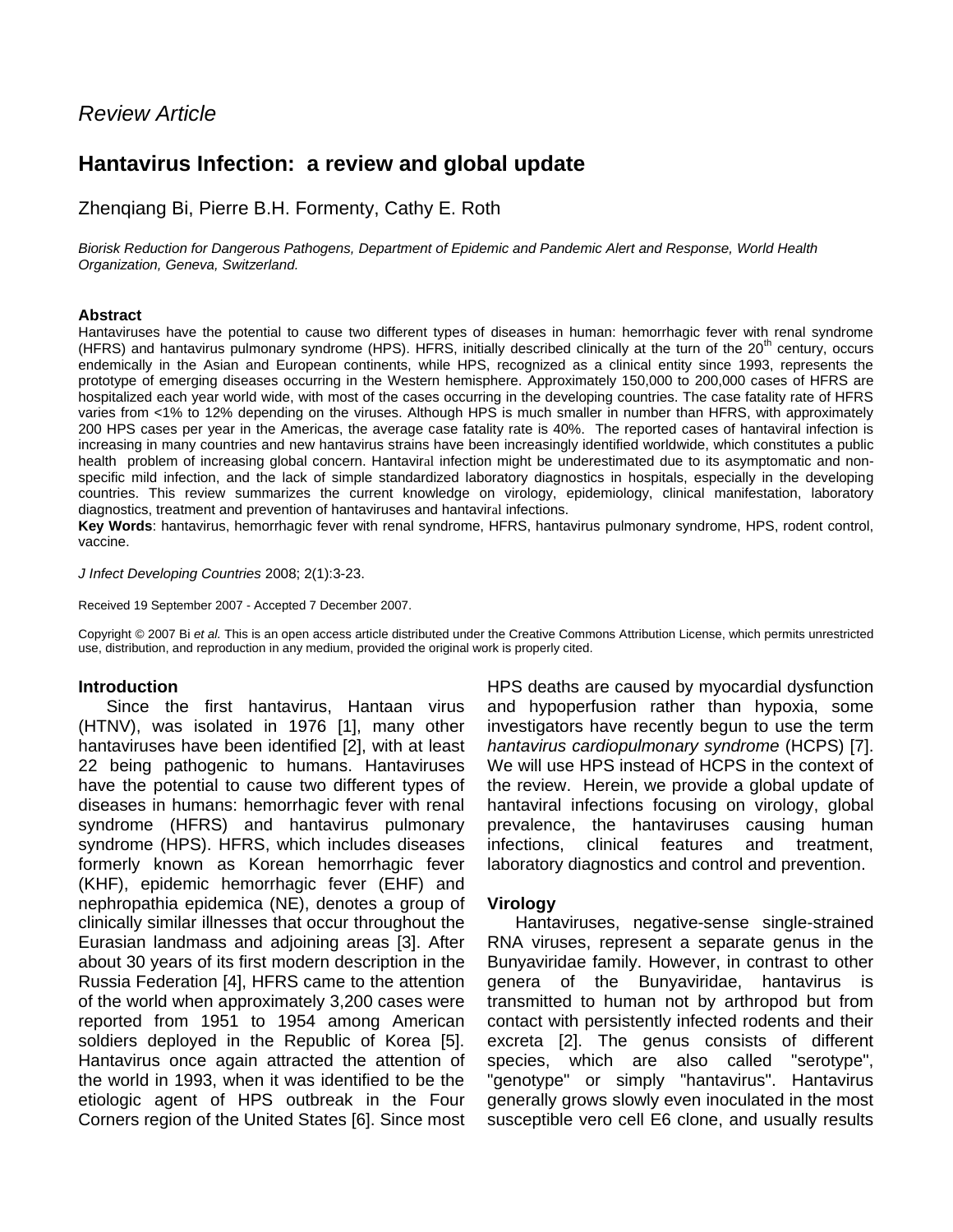in little or no cytopathic effect (CPE). Electron microscopic studies of thin sections of postmortem tissue samples show the hantaviral particles to have a morphology fairly typical of members of the Bunyaviridae family, forming predominantly spherical or irregular particles 80 to 120 nm in diameter. Elongated particles averaging about 170 nm in length have also been observed, which is atypical of viruses of the Bunyaviridae family [2,3]. The Virions have surface structures in an unusual square grid-like pattern with each morphologic unit being about 8 nm in diameter when viewed by negative staining. Like other enveloped viruses, hantaviruses are readily inactivated by heat, detergents, UV irradiation, organic solvents and hypochlorite solutions [8].

As all members of the Bunyaviridae family, the consensus terminal nucleotide sequences of the L, M and S genome segments of Hantavirus are AUCAUCAUCUG… at the 3'-end [9, 10] and UAGUAGUA… at the 5'-end (http://www.ncbi.nlm.nih.gov/ICTVdb/Ictv/

index.htm). The Hantavirus coding strategy is the simplest of the five genera of the Bunyaviridae, with all the three segments encoding only one protein in the virus complementary sense. The genome consists of a large [6530-6550 nucleotide (nt)] segment (L) encoding for the protein or viral RNA-dependent RNA polymerase; a medium (3613-3707 nt) segment (M) encoding for a polyprotein cleaved by co-translational cleavage to form two viral glycoproteins, Gn and Gc; and a small (1696-2083 nt) segment (S) encoding for the nucleocapsid (N) protein.

Hantavirus produces chronic persistent infection in the host rodent [11,12]. Transmission of these viruses across a species barrier results in human infections. Virus type correlates closely with disease severity. The pathogenicity of Hantavirus remains incompletely understood. It has been demonstrated that some pathogenic Hantavirus enters cells via beta-3 integrins, which are present on the surfaces of endothelial cells, macrophages and platelets [13,14]; however, a recent study showed that beta-3 integrins did not play a critical role for respiratory epithelial cell monolayer integrity [15]. The hallmark feature of hantaviral infections is capillary leak. Although Hantavirus has been shown to replicate in cultured human endothelial cells and is present in endothelial cells in HFRS and HPS patients

[16,17], there is considerable evidence that immunopathology, especially T-cell responses rather than direct viral cytopathology, is responsible for its pathogenesis [18,19]. Cytokines such as tumor necrosis factor-α (TNF-α), interleukin (IL)-6, IL-10, and  $\gamma$ -interferon may also play some roles in pathogenesis of hantaviral infection [20,21].

#### **Global Prevalence of Hantavirus Infections**

Hantavirus causes a significant number of human illnesses, making it a global public health threat (Figure 1). Approximately 150,000 to 200,000 patients with HFRS are hospitalized each year throughout the world [22]. On average, approximately 200 cases of HPS per year are reported in the Americas, and although the number of cases is much smaller in number than that of HFRS, its average case fatality is about 40% [2].

**Figure 1.** Global geographic distribution of hantavirus pulmonary syndrome and hemorrhagic fever with renal syndrome.



*Asia*

In Asia, clinical cases of HFRS caused by HTNV and Seoul Virus (SEOV) have been identified mainly in China, the Republic of Korea, and the Far East Region of the Russia Federation (Table 1). In China, more than 1,400,000 clinical cases, with about 45,000 deaths, were reported over the period 1950 to 2001 [23], which makes China the most endemic country of HFRS with 40,000 to 60,000 cases annually reported in recent years, accounting for 70% to 90% of the total HFRS cases reported in the world [24]. In the Republic of Korea, a total of 14,309 HFRS patients were hospitalized from 1951 to 1986, with one third being soldiers [25]. In a recent study [26], it was noted that the yearly number of HFRS patients has decreased from 1,234 cases in 1991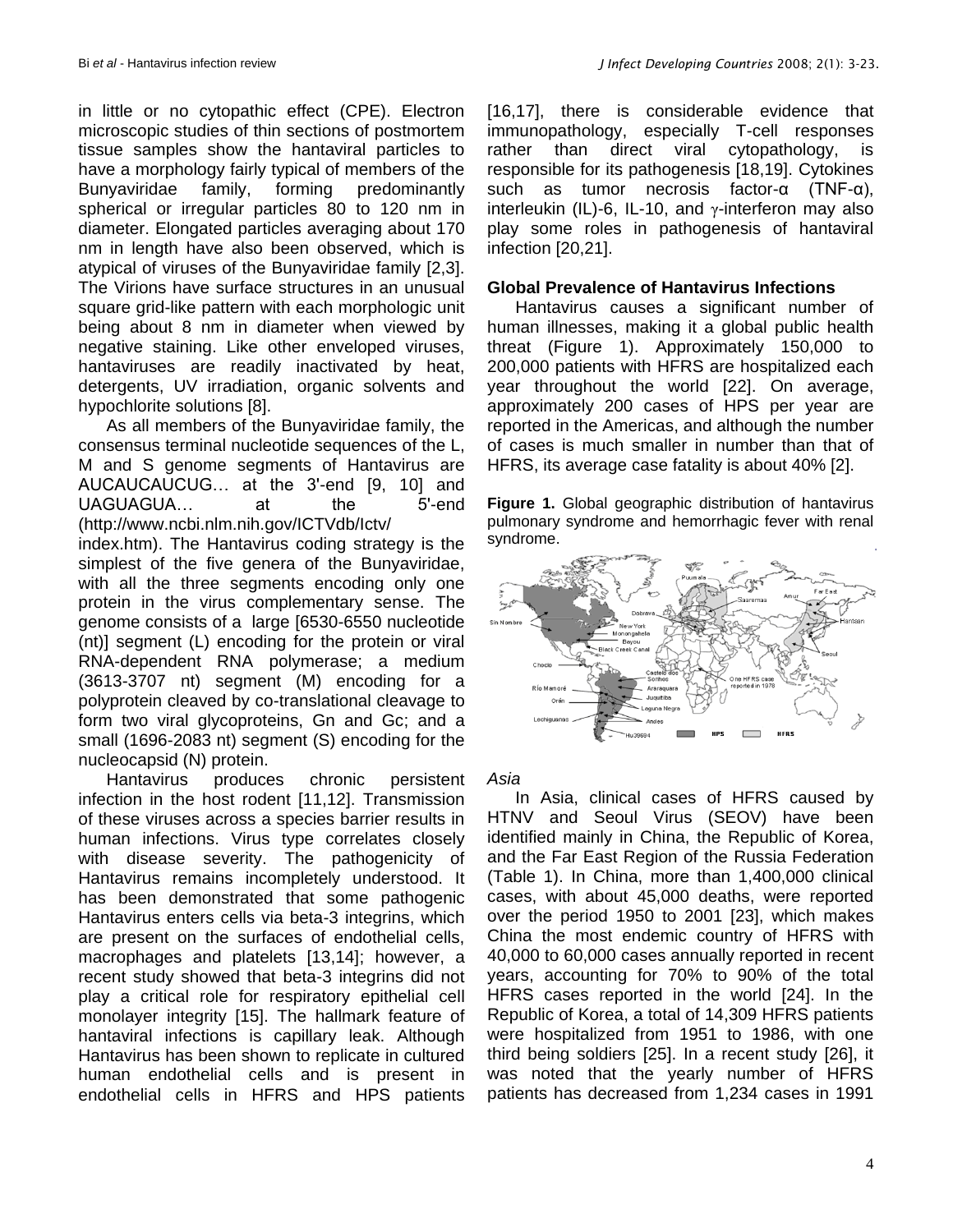to 750 cases in 1998 since a vaccination campaign began in 1991. The number of hospitalized HFRS patients has declined to 100 to 300 per year in recent years in the Republic of Korea [27]. In the Asian region of the Russia Federation, approximately 100 to 200 HFRS cases are reported each year in recent years [28], which only account for 3% of the total number of HFRS cases in the country [29]. In Japan, although there have been no HFRS cases reported since 1985, HFRS outbreaks were reported from the 1960s to the 1970s, and seropositive *R. norvegicus* have been identified in ports and reclaimed areas in different locations through the country [30].

**Table 1.** Hantavirus infection (HFRS) in selected countries in Asia.

| Countries/districts           | <b>Reported Cases</b>                                                | Seroprevalence                   |
|-------------------------------|----------------------------------------------------------------------|----------------------------------|
| China                         | 40000-60000/year                                                     | 1%-12%                           |
| Hong Kong SAR                 | 1 in 1987                                                            | 4%                               |
| Province of Taiwan            | 14 as of 2005                                                        | $6.2\%$ (2.5%-<br>$1.6\%$        |
| Republic of Korea             | 300-400/year                                                         | 2.7%-12.5%**                     |
| Far East Russia<br>Federation | 100-300/year                                                         |                                  |
| Japan                         | None since 1985                                                      | 0.48%                            |
| India                         | 2 fatal in 2000                                                      | 5.50%                            |
| Indonesia                     | 11 cases in 2002                                                     |                                  |
| Malaysia                      | 3 as of 2001                                                         | 2.52%                            |
| Singapore                     | 3 as of 1996                                                         | 2%-8%                            |
| Thailand                      | 1 in 2005                                                            | 5.3%-33.3%                       |
| Sri Lanka                     | 14 in1988                                                            | 5.60%                            |
| Cambodia                      |                                                                      | 8.20%#                           |
| Israel                        |                                                                      | 2%-12.3%*                        |
| Kuwait                        |                                                                      | 7% (6%-11%)                      |
| Laos                          |                                                                      | 10%                              |
| Philippines                   |                                                                      | $6.1\% (5.1\% - 7.6)$            |
| Viet Nam<br><b>TL.</b>        | المفاصلة فقامته والمتعاد والمكافرات<br>$\mathbf{L}$ and $\mathbf{L}$ | 5.40%<br>and that the a<br>$-1-$ |

\*The seroprevalence among hemodialysis patients, mild to moderate renal failure patients, and health population were 12.3%, 9% and 2%, respectively \*\*Seroprevalence among civilians in endemic areas. The seroprevalence rate in Korea military personnel is 2.1 to 16.4 # seroprevalence in rodents.

Clinical cases of HFRS have also been reported in other countries and districts in Asia [31- 36] (Table 1). Serological investigation indicated that there were strong evidences of hantaviral infections in humans in Israeli, Kuwait, Laos, Malaysia, Philippines, Viet Nam and the China Hong Kong Special Administrative Region [37-42]. Hantaviral infection was also demonstrated in rodents in Cambodia, though there has been no report of human infections [43] (Table 1).

#### *Europe*

NE, a mild form of HFRS described in Sweden since 1934, remains the most prevalent hantaviral disease in Western and Central Europe (Table 2). The causative agent of NE, Puumala virus (PUUV), was first isolated in bank voles (*Clethrionomys glareolus*) in Puumala, Finland, in the early 1980s [44]. Nowadays, more than 9,000 cases per year are reported in Europe (Table 2), with an increasing tendency [45-48].

In Finland, a total of 8,184 laboratory confirmed cases were reported from March 1995 to February 2002 [45]. Recently, peak years have been at 3-year intervals, with 2,300 cases, 2,603 cases and 2526 cases recorded in the years1999, 2002 and 2005 respectively (Markus Brummer-Korvenkontio, Anti Vaheri and Olli Vapalahti, personal communication). With an average PUUV seroprevalence of 5% in humans, it was estimated that about 5,000 infections occurred in Finland on a yearly basis [49]. In Sweden, it has been estimated that at least 4,500 human infections occurred there in 1998, but only one eighth were diagnosed and reported [50]. In Norway, about 100 cases of HFRS are reported each year [3].

In Belgium, two major HFRS outbreaks were reported in 1995-1996 and 1999, with 217 and 124 cases respectively [51], and an increase was observed in recent years [48]. In France, 320 cases were diagnosed from the first recognition of HFRS in 1982 to the end of 1992. A sharp increase has been observed since 2003, with 128 cases reported in that year, and 115 cases were reported in 2005 [46,47]. In Germany, an annual number of about 200 clinical hantavirus infections were reported from 2001 to 2003 [52], and an increase in hantavirus infections was observed in 2005, with at least 258 cases reported in the first half of the year [47].

In Austria, approximately 15 HFRS cases have been diagnosed per year, with a maximum of 72 cases in 2004 [53]. In Hungary, 235 clinical cases of hantaviral infection were confirmed between 1992 and 2000, and the overall seroprevalence was 10% in the general population [54]. In Bulgaria, 399 HFRS cases were diagnosed between 1954 and 1988 with a fatality of 15.8%, and a significant rise in the incidence and mortality was observed in 1987-1988 when 36.7% of the patients died [55]. However, the etiology of HFRS in Bulgaria still needs to be further characterized.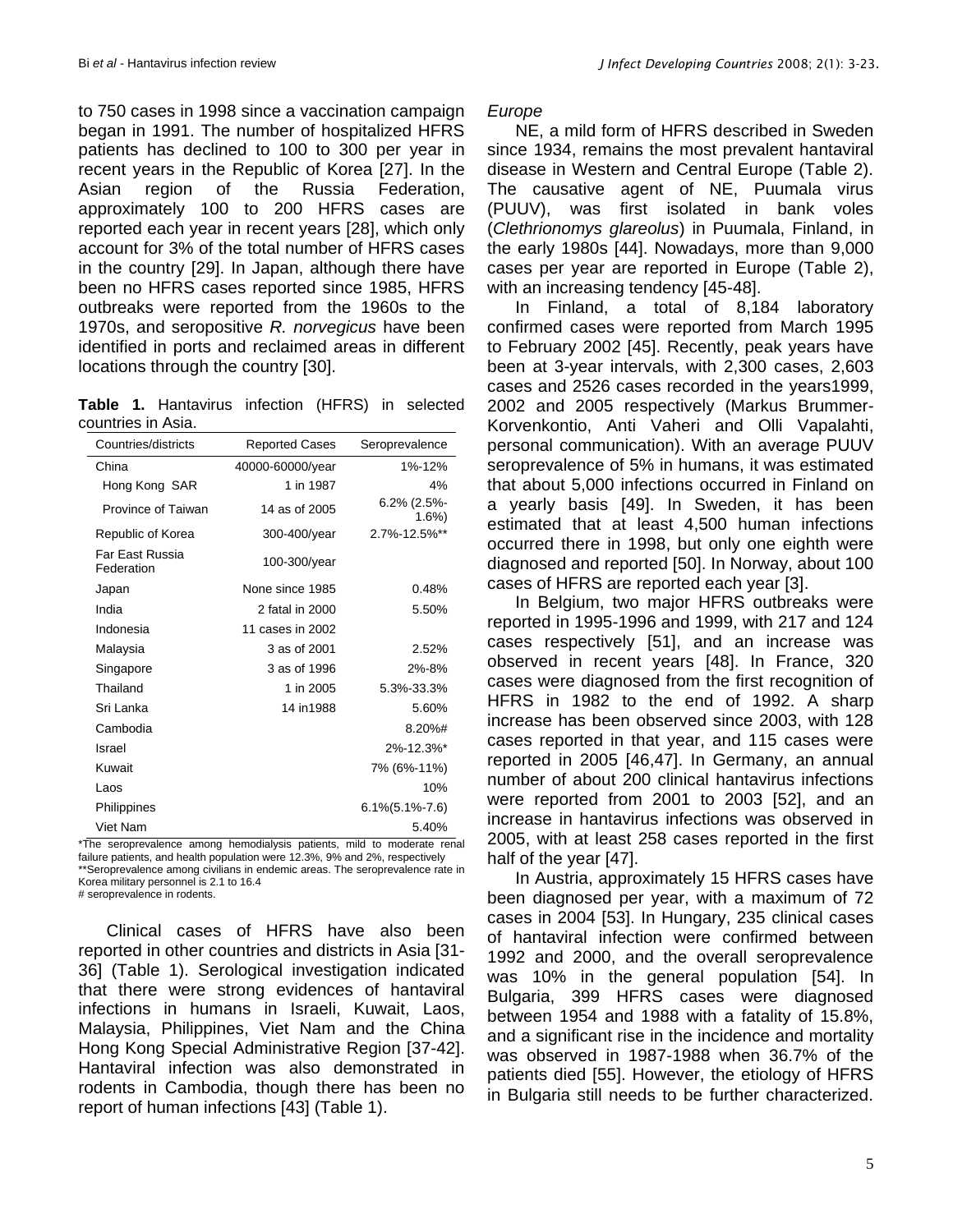In Czech Republic, HFRS cases including a fatal case have been reported since 1992, and Dobrava virus (DOBV), PUUV and Tula virus (TULV) have been co-circulating, with seroprevalence of antibodies against HTNV and PUUV being 1% and 1.4% respectively [56]. In Estonia, only a few HFRS cases are officially reported each year; however, the overall hantaviral seroprevalence rate is as high as 9.1%, with those for PUUV, Saaremaa/Dobrava virus (SAAV/DOBV) and untyped viruses being 5.1%, 3.4% and 0.6% respectively [57].

In the Russia Federation, around 123,000 HFRS cases were reported from 1990 to 2006, with an average yearly incidence of around 7,200 cases [58].

In 1997, a large-scale outbreak of HFRS caused by PUUV occurred in the Republic of Bashkortostan, resulting in 10,057 reported cases including 503 children, with an attack rate of 2.87% [59]. The highest prevalence of 58/100,000 was reported in Bashkortostan [3], where 2,723 cases were recorded in 2006, with a 40% increase over the previous year (http://depts.washington.edu/ einet/newsbrief230.html? article=2848#2848).

In the Balkans, and particularly the Federal Republic of Yugoslavia, HFRS outbreaks have been recorded since the early 1950s with a case fatality rate of 5% to 10%, with Dobrava virus (DOBV) being the predominant pathogenic virus [60]. An epidemic with more than 2,000 severe cases was reported in the Federal Republic of Yugoslavia from 1995 to 1996 [61]. In Croatia, 235 HFRS cases, of which 62.6% were soldiers, were reported from 1987 to 2001 [62], whereas 317 HFRS cases were diagnosed during an epidemic in 2002 [63]. In Serbia and Montenegro, a large epidemic with 128 laboratory-confirmed cases occurred in 2002, and since then, more than 30 cases have been serologically confirmed each year [64]. In Greece, most human infections are sporadic, but outbreaks were also reported. From 1982, when the first case of HFRS was described, to May 2001, there were 210 cases diagnosed in the country with a case fatality of 9% [65,66].

There have been reports of clinical hantaviral infections in Albania [67], Denmark [68], Luxembourg [48], Poland [69], Romania [70], Slovakia [71], Switzerland [72], the Netherlands [73] and the United Kingdom [74] (Table 2).

| Table 2. Human hantavirus infections in Europe. |
|-------------------------------------------------|
|-------------------------------------------------|

| Region                 |           |           |           | Cases/<br>year | Seroprevalence<br>(%)                   |
|------------------------|-----------|-----------|-----------|----------------|-----------------------------------------|
| Europe<br>Russia       | $\ddot{}$ |           | $\ddot{}$ | 7000           | 6                                       |
| Finland                | ∔         |           |           | 2000           | 5                                       |
| Sweden                 | +         |           |           | 300            | 8.0 in Northern<br>part                 |
| Germany                | $\ddot{}$ |           | ٠         | 100            | $1 - 3$                                 |
| France                 | +         |           |           | 100            | 2.5                                     |
| Belgium                | $\ddot{}$ |           |           | 100            | 1.5                                     |
| Norway                 | $\ddot{}$ |           |           | 100            | $24**$                                  |
| Serbia/<br>Montenegro  | +         | $\ddot{}$ |           | 30             |                                         |
| Hungary                | +         | $\ddot{}$ |           | 30             | 10                                      |
| Austria                | $\ddot{}$ |           |           | 15             | $1.2(0.02-1.8)$                         |
| Croatia                | $\ddot{}$ | $\ddot{}$ |           | 15             | 1.6                                     |
| Slovenia               | +         | ÷.        | +         | 15             | 1.7                                     |
| Netherlands            | $\ddot{}$ |           |           | 10             | 0.7 in blood donor                      |
| <b>Bulgaria</b>        |           |           |           | 10             |                                         |
| Denmark                | $\ddot{}$ |           | +         | 10             | 1 in some areas                         |
| Slovakia               | +         |           | +         | 10             |                                         |
| Bosnia-<br>Herzegovina | $\ddot{}$ | ÷         |           | 10             | 5                                       |
| Greece                 | +         | $\ddot{}$ |           | 10             | 4                                       |
| Luxembourg             | $\ddot{}$ |           |           | 5              |                                         |
| Switzerland            |           |           |           |                | $0-1.9$ <sup>A</sup>                    |
| Poland                 |           |           |           |                |                                         |
| Estonia                | +         |           | +         |                | 9.1                                     |
| Latvia                 |           |           | ÷         |                | 4                                       |
| Lithuania              | +         | $\ddot{}$ |           |                | 0.7 in blood<br>donors                  |
| Czech<br>Republic      | $\ddot{}$ | ÷         |           |                | $1 - 2$                                 |
| Portugal               |           |           |           |                | 1                                       |
| Italy                  |           |           |           |                | $0-10.7$ in high-<br>risks <sup>#</sup> |
| Albania                |           | Ŧ.        |           |                |                                         |
| Moldova                | ٠         |           |           |                | 7.8                                     |
| Spain                  |           |           |           |                | 0.06-4.54                               |

1 PUUV=Puumala virus; 2 DOBV=Dobrava virus; 3 SAAV= Saaremaa virus \*In foresters in Ile-de-France;

\*\*In patients without symptoms of NE in Hattfjelldal, an endemic area

▲Only one HFRS case possibly related to Tula virus was reported in Switzerland.

▲▲ 0% in forestry workers, 0.5% in blood donors, 0.8% in farmers, 1.1% in hunters and 1.9% in soldiers.

▲▲ only one serologically confirmed case reported.

#Hantaan-like virus infection, with a rate of 2.3% in "healthy" population.

Sero-epidemiological surveys have demonstrated human hantaviral infections in Italy [75], Latvia [76], Lithuania [77], Portugal [3], the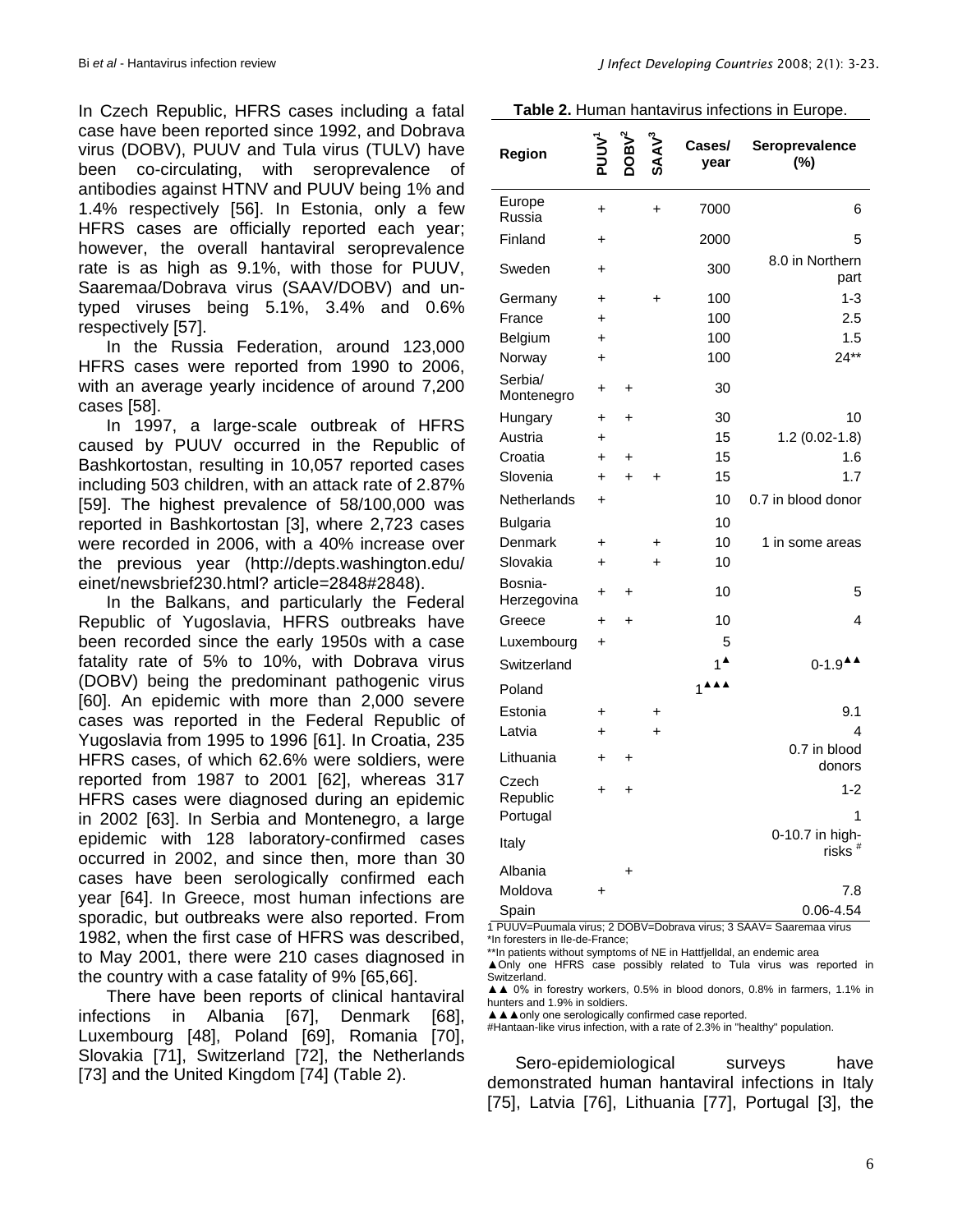Republic of Moldova [78], and Spain [79], though no clinical cases have been reported in these countries (Table 2). Recently, Puumala virus infection was serologically demonstrated for the first time by using immunofluorescence assays in Turkish Microtus voles [80].

## *Americas*

HPS constitutes a public health problem, especially in South America, where an increasing number of HPS cases are reported each year. Since HPS was first recognized as a hantaviral disease in the Four Corner areas of the United States in 1993 [6], clinical cases have also been confirmed in the Americas in Argentina, Bolivia, Brazil, Canada, Chile, Panama, Paraguay, United States and Uruguay [81-83], with more than 2,000 cases of HPS recorded in the Region of Americas from 1993 to 2004.

In Argentina, the first case of HPS was confirmed by virus detection in 1995 [84]. Three clusters involving 29 cases and a severe outbreak with 18 HPS cases were later reported in 1995 and 1996 respectively [85]. By the end of 2006, a total of 841 cases were reported in the country [86]. In Bolivia, through 2002, at least 10 HPS cases were reported with 6 deaths [87]. By the end of 2004, 36 cases had been reported in the country (http://www.paho.org). In Brazil, The first case of HPS was reported in a family cluster in 1993 [88], and 855 HPS cases were reported between 1993 and 2006 with a 39.3% case fatality [89]. In Chile, since the first identification of HPS in 1995 [90], 352 cases of HPS had been reported by August 4, 2006, with a case fatality rate of 33% [\(http://epi.minsal.cl/epi/html/bolets/r](http://epi.minsal.cl/epi/html/bolets/)eportes/Hantav irus/Hantavirus.pdf). In Uruguay, the first evidence of the circulation of these viruses came from a study of serum specimens collected from blood donors between 1985 and 1987 [91]. Since then, more than 60 cases of HPS have been confirmed [92]

The first cluster of HPS in Central America occurred from late December 1999 to February 2000 in Los Santos Province in Panama. Through 2006, there were 85 cases of HPS reported in Panama with a CFR of 17.6% [93] In Paraguay, the first outbreak of HPS occurred in 1995 [87], and through 2004, there had been 99 cases of HPS in that country (http://www.paho.org). The

overall seroprevalence of hantaviral infections in the Chaco area of Panama was 43% [95].

In the Caribbean region, a single case of HPS was serologically confirmed in eastern Venezuela recently, and a low prevalence (1.7%) but wide distribution of hantaviral infections was demonstrated in the country [96]. Human infections in Colombia [90] and rodent infection with Sin Nombre-like hantaviruses in Costa Rica, Mexico and Peru have been reported [98-100].

In Canada, cases of HPS are rare, fewer than 8 being reported per year, with the first Canadian case of HPS identified retrospectively back to 1989 [83]. A 26% case fatality of HPS was reported in Northern Alberta, Canada [101]. In the United States of America, HPS was retrospectively traced back to as early as 1975 [102], but HPS was first recognized in May 1993 [6]. As of 10 May 2006, CDC-USA has confirmed 438 cases of HPS reported from 30 states; 35% of these cases were fatal [103].

The HFRS-causing Old World hantaviruses are widely distributed in Asian and European countries. However, the Old World hantaviruses, especially the SEOV, have also been detected in the United States, Canada, and South American countries, although few clinical HFRS cases have been reported on the American continent [104,105]. Recently, Seoul- or Puumala-like hantavirus infections were reported in humans and rodents in the Caribbean country, Barbados [106].

### *Africa*

There had been no data available on hantavirus infections in Africa until 1984 when Gonzalez *et al.* demonstrated serological evidence of hantaviral infections in human and rodents in Benin, Burkino Faso, the Central African Republic and Gabon [107]. Since then, human hantavirus infections have also been demonstrated in Senegal, Nigeria, Djibouti, and Egypt through serological survey [108-111]. Recently, the first African hantavirus, Sangassou virus (SANGV), was identified in Guinea [112]. To our best knowledge, only one case of HFRS has been reported in Africa [113]; however, the potential pathogenicity of SANGV or other African hantaviruses cannot be ignored. HFRS may be confused with other severe diseases (leptospirosis, rickettsiosis, other viral hemorrhagic fevers, plague, severe pneumonia, sepsis) or may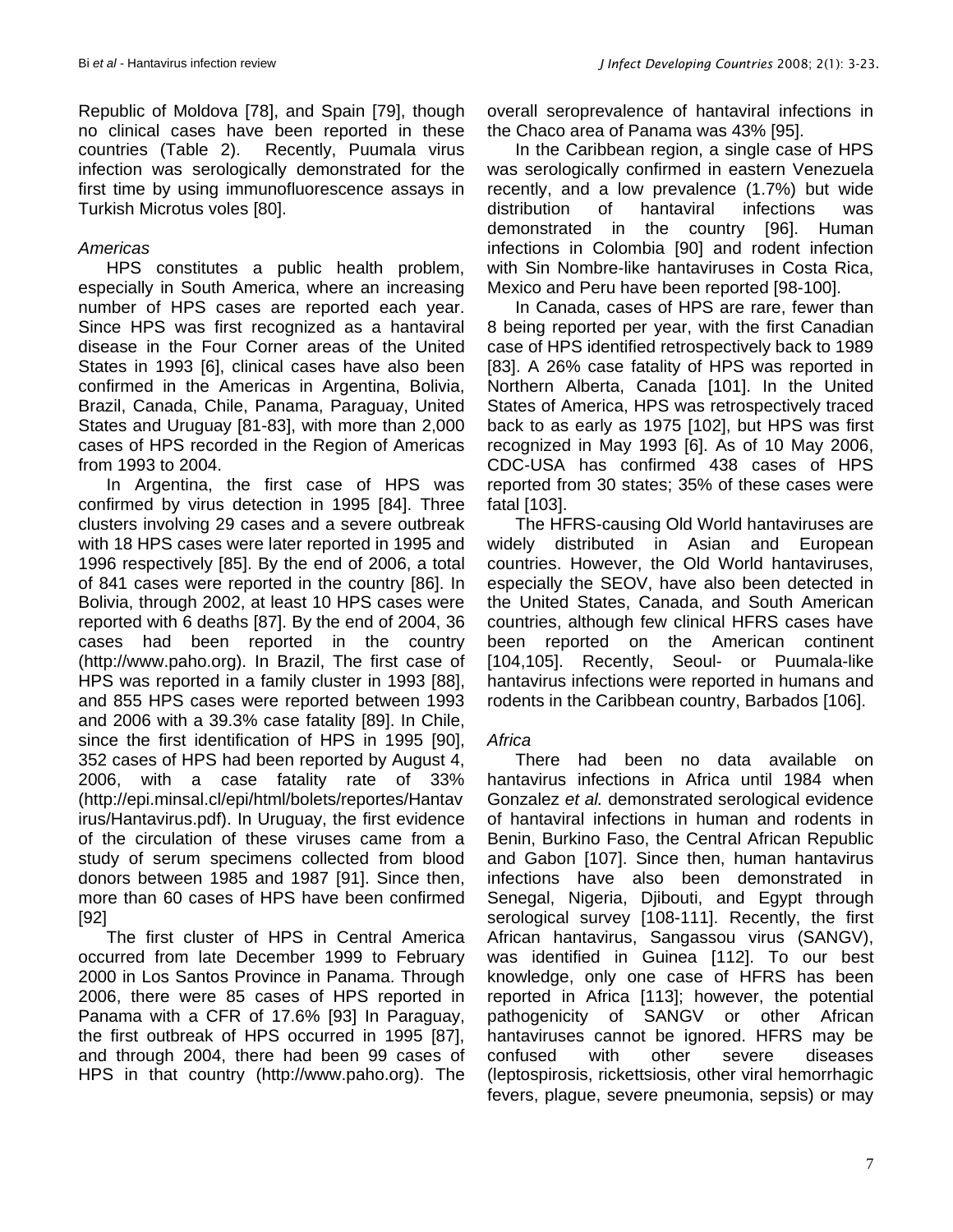be unrecognized because it is difficult to access laboratories for diagnosis in African countries.

#### **Hantaviruses causing Human Infections**

#### *HFRS-associated Hantaviruses*

Presently, there are seven hantaviruses associated with HFRS (Table 3). The most severe form of HFRS is caused by HTNV in Asia and DOBV in the Federal Republic of Yugoslavia region and other parts of Europe [2,3], with a mortality rate from 3% to12%. Saaremaa virus (SAAV), with *Apodemus agrarius* as the rodent reservoir in Europe, was recently separated from DOBV and recognized as a distinct causative agent of a mild form of HFRS [114]. PUUV, the most variable hantavirus, causes the mild form of HFR through central and northern Europe, the Russia Federation and the Balkans with a mortality of 0.1-0.4%.

SEOV infections are responsible for the moderate form of HFRS, with a CFR of 1-2% [25]. Though SEOV is distributed worldwide in *Rattus norvegicus* and *R. rattus*, and SEOV antibody has been detected in rats and people in Asia, Europe, the Americas and Africa, HFRS caused by SEOV is confined mainly to Asia. The few human HFRS cases in Africa [113] and America [115] were not demonstrated to be associated with SEOV, and no clear evidence of SEOV-related HFRS is available in Europe except from laboratory infections [116]. Amur and Far East viruses were recently identified in severe HFRS cases in the far eastern region of the Russia Federation [117,118], and need to be further characterized.

### *HPS-associated Hantaviruses*

Since Sin Nombre virus (SNV) was first identified as the causative agent of HPS in the US [6], at least 15 hantaviruses have been associated with HPS (Table 3).

The HPS-related New World hantaviruses are mainly confined to the Americas (Figure 1). SNV is the most common cause of HPS in Canada and United States, while New York virus (NYV), Monongahela (MONV), Bayou (BAYV) and Black Creek Canal (BCCV) cause HPS only in the United States [83,119]. This reflects the geographical distribution of Peromyscus in contrast to the reservoirs for these other viruses.

|  | J Infect Developing Countries 2008; 2(1): 3-23. |  |  |
|--|-------------------------------------------------|--|--|
|  |                                                 |  |  |

**Table 3.** Hantaviruses associated with human

| infections.                          |                        |                                         |                                          |  |  |
|--------------------------------------|------------------------|-----------------------------------------|------------------------------------------|--|--|
| Rodent reservoir<br>subfamily, virus | Associated<br>diseases | Reservoir<br>species                    | Geographical<br>distribution<br>of virus |  |  |
| <b>Murinae</b>                       |                        |                                         |                                          |  |  |
| Hantaan                              | HFRS                   | Apodemus<br>agrarius                    | China, Korea,<br>Russia                  |  |  |
| Dobrava                              | <b>HFRS</b>            | Apodemus<br>flavicollis                 | <b>Balkans</b>                           |  |  |
| Saaremaa                             | <b>HFRS</b>            | Apodemus<br>agrarius                    | Europe                                   |  |  |
| Seoul                                | <b>HFRS</b>            | Rattus<br>norvegicus                    | World wide                               |  |  |
| Amur                                 | <b>HFRS</b>            | Apodemus<br>peninsulae                  | Far East Russia                          |  |  |
| <b>Arvicolinae</b>                   |                        |                                         |                                          |  |  |
| Puumala                              | <b>HFRS</b>            | Clethrionomys<br>glareolus              | Europe                                   |  |  |
| Sigmodontinae                        |                        |                                         |                                          |  |  |
| Sin Nombre                           | <b>HPS</b>             | Peromyscus<br>maniculatus               | USA, Canada                              |  |  |
| New York                             | <b>HPS</b>             | Peromyscus<br>leucopus                  | <b>USA</b>                               |  |  |
| Monongahela                          | <b>HPS</b>             | Peromyscus<br>maniculatus<br>nubiterrae | Eastern USA                              |  |  |
| Bayou                                | <b>HPS</b>             | Oryzomys<br>palustris                   | Southeastern<br><b>USA</b>               |  |  |
| <b>Black Creek Canal</b>             | <b>HPS</b>             | Sigmodon<br>hispidus                    | USA (Florida)                            |  |  |
| Laguna Negra                         | <b>HPS</b>             | Calomys<br>laucha                       | Paraguay,<br>Bolivia                     |  |  |
| Andes                                | <b>HPS</b>             | Oligoryzomys<br>longicaudatus           | Argentina, Chile,<br>Uruguay             |  |  |
| Orán                                 | <b>HPS</b>             | Oligoryzomys<br>longicaudatus           | Northern<br>Argentina                    |  |  |
| Choclo                               | <b>HPS</b>             | Oligoryzomys<br>fulvescens              | Panama                                   |  |  |
| Río Mamoré                           | <b>HPS</b>             | Neacomys<br>spinosus                    | <b>Bolivia</b>                           |  |  |
| Lechiguanas                          | <b>HPS</b>             | Oligoryzomys<br>flavescens              | Argentina                                |  |  |
| Araraguara                           | <b>HPS</b>             | <b>Bolomys</b><br>lasiurus              | <b>Brazil</b>                            |  |  |
| Juquitiba                            | <b>HPS</b>             | Oligoryzomys<br>nigripes                | <b>Brazil</b>                            |  |  |
| Unknown                              |                        |                                         |                                          |  |  |
| Far East                             | <b>HFRS</b>            |                                         | Far East Russia                          |  |  |
| Castelo dos Sonhos                   | HPS                    |                                         | Brazil                                   |  |  |
| Hu39694                              | <b>HPS</b>             |                                         | Argentina                                |  |  |

Andes virus (ANDV), characterized in Argentina in 1995 on the basis of specimens from a patient who died of HPS [81], has been responsible for most HPS cases recorded in Argentina, Chile, and Uruguay. Languna Negra virus (LNV) causes HPS in Bolivia and Paraguay. Oran, Lechiguanas and Hu39694 were found only in Argentina, while Araaquara, Castelo dos Sonhos and Juquitiba are all Brazilian isolates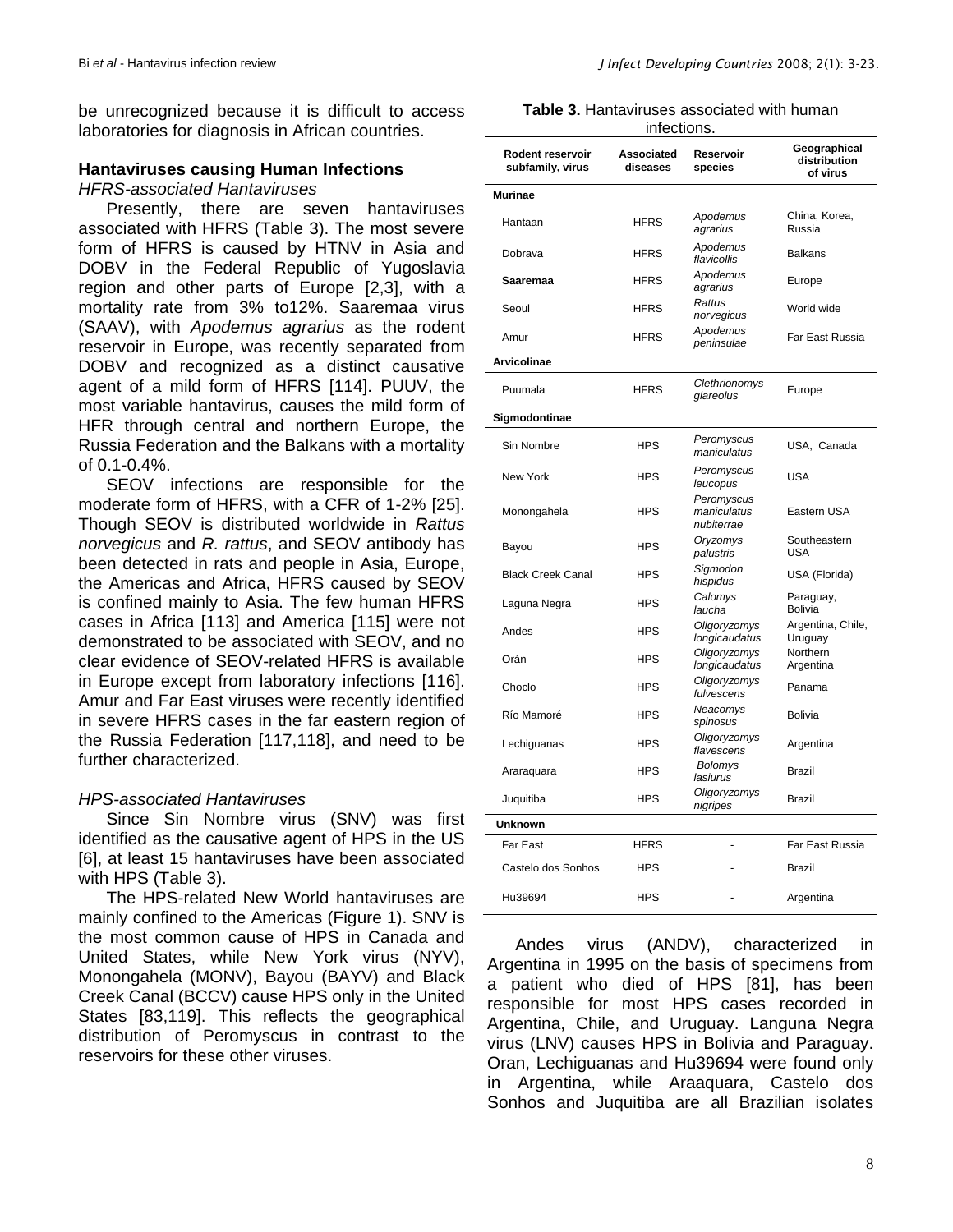[81]. Recently, Andes and Juquitiba were detected in Northeastern Argentina and Eastern Paraguay [120]. Choclo virus, identified in Panama, was the first isolate of hantavirus causing HPS in Central America [121].

#### *Hantaviruses with Disease Potentials*

Tula virus (TULV) is widely spread in rodents from central and eastern European, in Austria, Belgium, Croatia, Poland, the Russia Federation, Serbia, and Slovakia [122-128]. TULV has been linked to human infections in the Czech Republic, Switzerland and Germany [129-131]. However, association of TULV with human diseases has not been unequivocally demonstrated. The discovery of Topografov virus (TOPV) in Siberian lemming suggested that the historic disease "Lemming fever" may be hantavirus-mediated and may account for an outbreak of disease in German troops in 1942 [132]. Nevertheless, there is no current evidence linking TOPV with human diseases [133]. The Thottapalayam virus (TPMV) was isolated from an insectivore, *Suncus murinus*, in India in 1964 [134], and hantaan-like virus infections were reported in the country [31]. However, the fundamental biology of TMPV, including its true natural host and pathogenicity to humans, is unclear [135]. The Thailand virus (THAIV) was originally isolated from greater bandicoot rats (*Bandicota indica*) in 1985 [136]. Recently, the first clinical case of infection with THAIV (or at least a hantavirus closely related antigentically to THAIV), with symptoms consistent with HFRS, was reported in Thailand, suggesting that THAIV may represent an additional causative agent of HFRS [137]. The newly identified SOOV from Apodemus peninsulae was believed to be responsible for part of the remaining HFRS cases unrelated to HTN and SEOV viruses in Korea [27], but the confirmed HFRS cases caused by SOOV need to be further investigated. Recently, the presence of the hantavirus SANGV was convincingly demonstrated in African wood mouse [112], but its association with human infections remains unclear.

### **Epidemiology and Transmission**

### *Reservoir hosts*

Hantaviruses have been identified in rodents of the subfamilies Murinae, Arvicolinae, Sigmodontinae and at least one Insectivore (*Suncus murinus*) [2]. Murinae comprise the largest number of Old World rodents and are the reservoirs for HNTV, DOBV, SAAV, SEOV and Amur virus, which cause HFRS and other hantaviruses that are not associated with human disease. Arvicolinae are voles and the reservoirs for PUUV, which has been associated with mild HFRS in Europe, and for Prospect Hill virus and related viruses in the United States, which have not been demonstrated to cause human infection. Sigmodontinae are the largest group of New World rats and mice that are the hosts of SNV and numerous other New World viruses. Each rodent subfamily carries phyelogenetically distinct viruses, some of which are human pathogens but some others are not human pathogens.

Each hantavirus appears to have a single predominant natural reservoir (Table 3). With rare exception, the phylogenetic interrelationships among the viruses and those of their predominant host show remarkable concordance [2,3]. All known hantaviruses, except TPMV [5] and the several newly identified viruses including Tangganya virus (TGNV) [138], Seewis virus (SWSV) [139], Ripley virus (RPLV) [140] and the Cao Bang virus (CBNV) [141], have their own murid rodents host. However, hantaviruses other than these viruses have been detected in insectivores such as *Suncus murinus*, in bats, cats and birds [142-145]. Serological evidence of hantavirus infection was also demonstrated in dogs and pigs [146-147]. It is not clear whether these species are persistently infected or just spillover hosts, i.e., a secondary host infected through contact with the primary host [5].

### *Transmissions*

Transmission of Hantavirus is thought to occur mainly through contact with infected animal excreta, i.e. saliva, urine and feces. Though the aerosol route of infection is undoubtedly the most common means of transmission among rodents and to humans [2,3,5], virus transmission by bite occurs among rodents [148,149] and may also result in human infection. Mites (gamasid mites and chigger mites) have been found PCR positive for HTNV in China [150] and for Bayou virus in USA [151], indicating that they may also play some roles in transmission of both the Old World and New World hantaviruses. There are no cases suggesting transmission of SNV from infected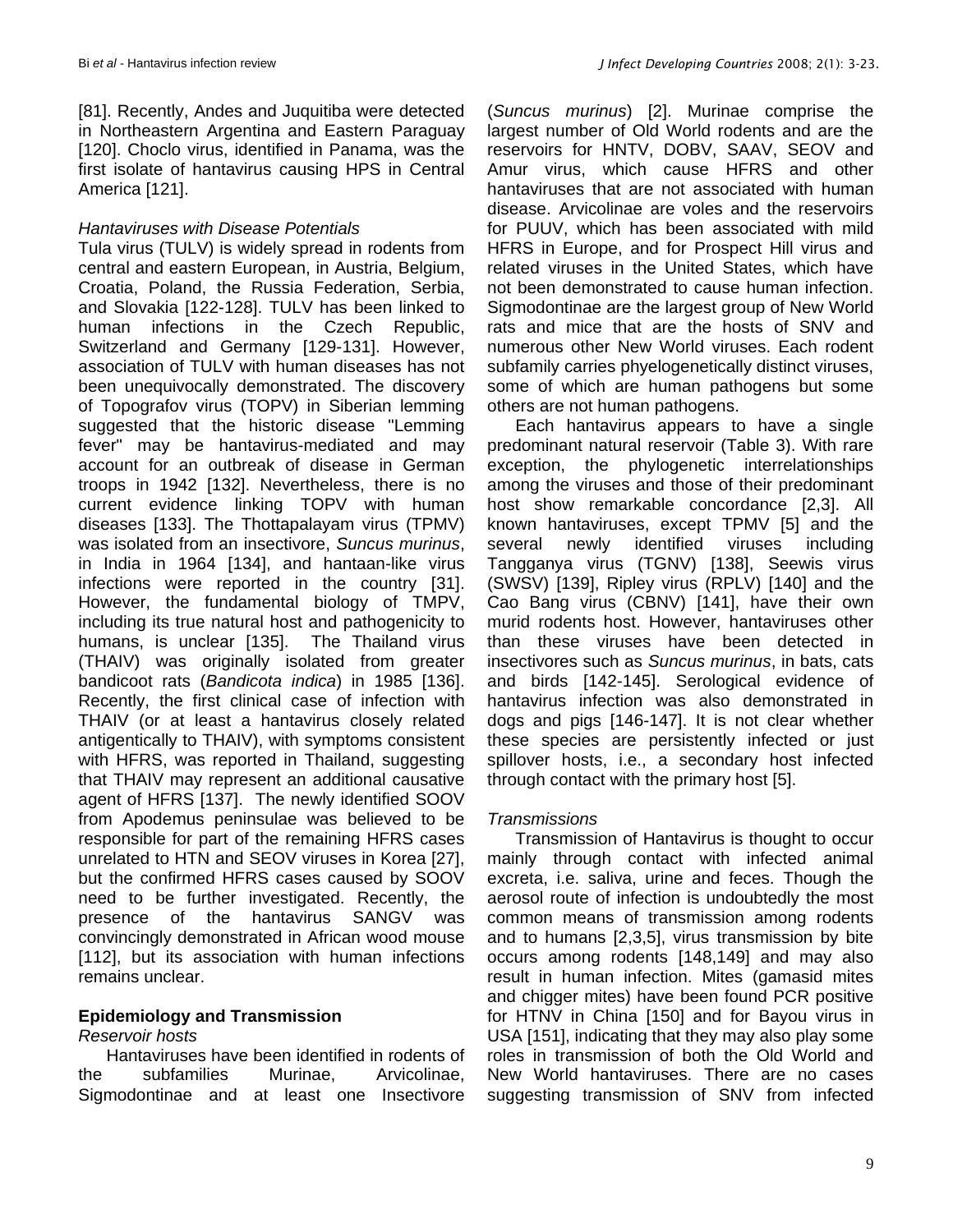mother to infants in uterus or via breast feeding [152-153], and no vertical SNV infection was shown in deer mouse [154]. However, it was demonstrated in cotton rats that BCCV, an HPS associated virus, could be vertically transmitted [155]. Recent studies showed that HFRS virus could cause intrauterine infection and lead to fetal death [156], but no post natal deformity in babies naturally born from infected mothers was observed [157]. Hantaviral infection associated with animal manipulation was well recognized through the world [2,3,5]. In a recent study, prolonged survival of PUUV was observed and indirect transmission of PUUV among rodents was demonstrated, providing evidence for hantavirus transmission via environment [158].

Person-to-person transmission of hantaviruses had not been documented until 1996, when possible inter-human transmission was demonstrated in an Andes-virus-associated HPS outbreak in Argentina [159]. The evidence supporting inter-human transmission of ANDV is increasing, although there are also contrary reports [160,161]. Pinna *et al.* reported interhuman transmission in a cluster of three HPS cases caused by AND South lineage [162]. Person-to-person transmission was demonstrated for HPS caused by AND Cent BsAs, another lineage of the virus [163]. Biological evidence for person-to-person transmission of Andes virus was demonstrated in an HPS outbreak [164]. Recently, the analyses of the clusters of hantavirus infection in Southern Argentina [165] and a prospective study in Chile [166] provided further evidence of interpersonal transmission. However, it seems that inter-human transmission is confined to ANDV, and further investigation is needed to explore whether such a transmission mechanism exists among other hantaviruses.

## *Epidemiological features*

Hantaviral infections are predominant in rural areas, though HFRS caused by SEOV occurs in urban areas [2]. Asymptomatic or non-specific mild infections result in underestimation of the number of hantavirus infections. The ratio of sub-clinical to clinical infection is 5:1 to 10:1 in Europe, and the ratio could be as high as 14:1 to 20:1 for some hantaviruses [5]. An eight-year study in Finland demonstrated that the estimated ratio of diagnosed HFRS cases was only 13% (4% to 30% for different areas), leaving at least 70% of the PUUV infection undiagnosed because they were subclinical or showed only minimal or atypical symptoms [49]. A study in China showed a ratio of clinical to sub-clinical infection of 1:5.4 in some rural areas [167]. Previously published studies found no antibodies against SNV, the first HPScausing hantavirus identified in the US, in a highrisk population [168,169]. However, recent studies found 0.5% to 40.4% seroprevalence rates of antibody SNV [170,171], and a serological survey in Brazil demonstrated 14.3% seroprevalence rate for antibody against ANDV [172], another HPScausing hantavirus in the southern Americas. High prevalence of antibodies against other HPScausing hantavirus were also reported by different investigators despite rare clinical cases of HSP in the populations [95,173]. It is therefore suggested that these viruses, like HFRS-causing viruses, may cause unrecognized infections, either asymptomatic or subclinical infection, in addition to HPS.

Occupation is a dominant factor, with animal trappers, forestry workers, farmers and military personnel at highest risk [174]. Epidemiological investigations have linked viral exposure to activities such as heavy farm work, threshing, sleeping on the ground, military exercises, and lower socioeconomic status [5]. For both HFRS and HPS, infection is more common in males than in females, with a M:F ratio of 2:1 to 3:1, with most of the cases occurring within the 20-40 age group [5], although infections can occasionally occur in children [152]. The time- and space-distribution of hantavirus infection mirrors the distribution and fluctuation of their rodent hosts [5,175]. In Finland, the bank vole population follows a 3 to 4 year cycle, often with two consecutive high density years, which is believed to have led to the patterns of PUU infection in human in the country [49]. In Sweden, the years of highest incidence of HFRS show a period pattern coincident with that of bank vole population dynamics with approximately a 3 year interval between peaks [50]. Such human infection-rodent relationships have been observed in China [19].

### **Clinical Features and Management**

#### *Hemorrhagic Fever with Renal Syndrome*

Hemorrhagic Fever with Renal Syndrome (HFRS) manifests as mild, moderate, or severe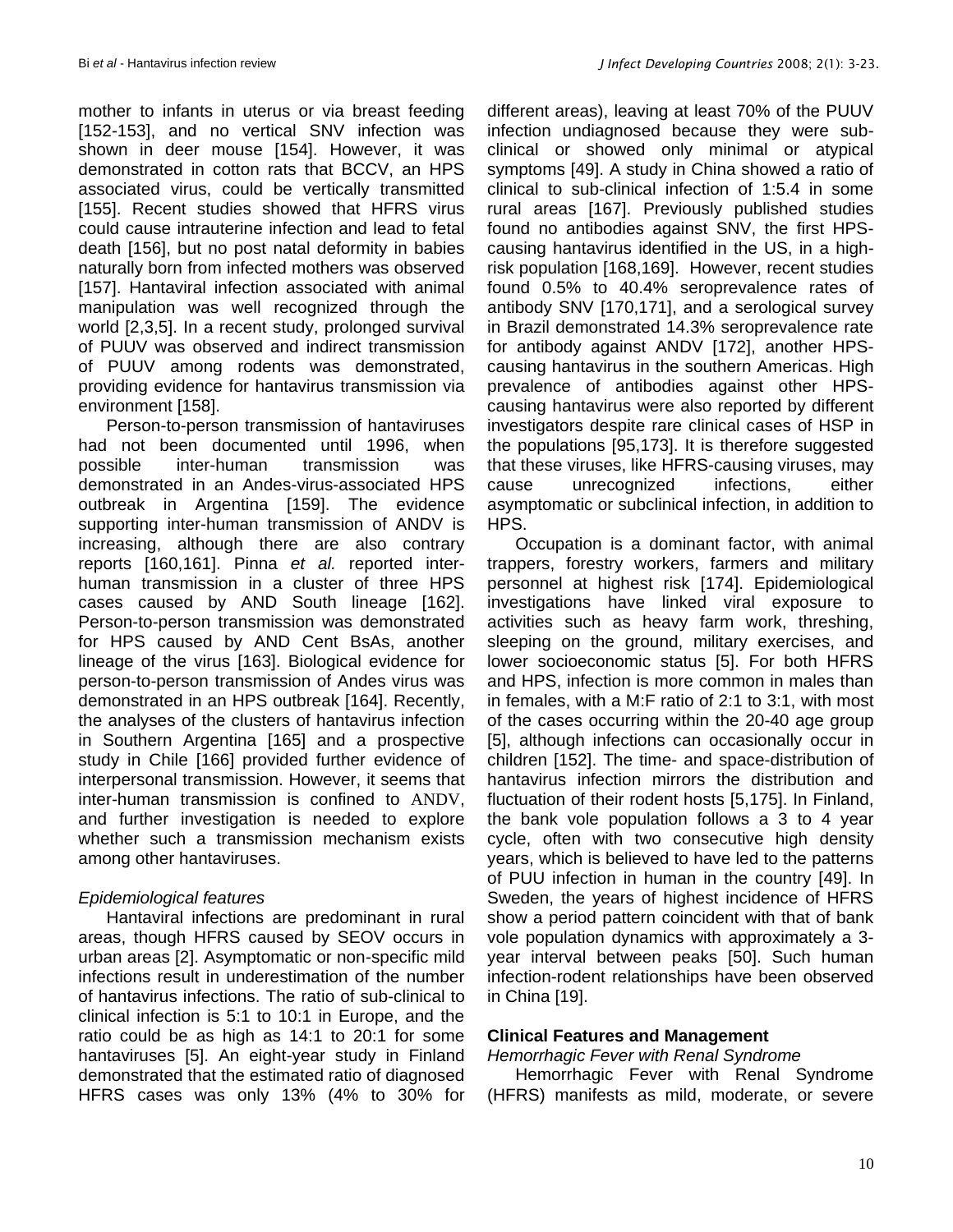disease, depending in part on the causative virus [3,165]. In general, after infection with HTNV or DOBV , there is a 2- to 3-week incubation period followed by a typical five-period clinical course, namely, febrile period, hypotensive period, oliguric period, diuretic period and convalescent period (Figure 2). HFRS due to HTNV and SEOV presents clinical features involving multiple organs in the neurological, gastrointestinal, and cardiovascular systems, giving rise to a wide range of symptoms and signs [2]. It was recently observed that DOBV infection could cause unusually extended pulmonary involvement [176].Though HFRS caused by HTNV and DOBV has a relatively high case fatality from 3% to12%, it did not increase mortality rate among survivors in later life, as demonstrated in a case control study in Korean War veterans [177]. However, there is still some impact on selected morbidity outcomes, such as hypertension and renal dysfunctions.

NE is a mild form of HFRS caused by PUUV with a CFR of 0.1% to 0.4% [178]. NE patients, after 1 to 8 weeks of incubation period, typically have an acute onset of disease, with hallmarks of fever, abdominal pain and/or back pain and/or headache, and signs of renal involvement, but they do not necessarily have the five distinct clinical phases of HFRS caused by HTNV and DOBV. NE usually have a favorable prognosis. However, PUUV infection could lead to a severe disease, including disseminated encephalomyelitis, and hypopituitarism [179,180]. Respiratory manifestations and chest X-ray abnormalities were shown in 30% and 50% of PUUV patients respectively [181]. HPS-like severe pulmonary impairment has also been observed in HFRS patients caused by PUUV [182]. In addition, PUUV infection might cause long-term mild to moderate impairment of renal functions [183].

### *Hantavirus Pulmonary Syndrome*

HPS is a more severe disease than HFRS, with a mortality rate of about 40% [2]. The clinical course of HPS is divided into three periods: the febrile prodrome, cardiopulmonary stage and convalescence (Figure 3). There is a 14- to 17-day incubation period after exposure followed by the prodrome phase typically lasting 3-6 days with myalgia, malaise, and fever of abrupt onset in the absence of cough and coryza. Other early symptoms include gastrointestinal disturbance, headache and chills.





The febrile phase of SNV-induced HPS is followed by a cardiopulmonary phase characterized by acute onset of pulmonary edema [184]. At this stage, cough is generally present, and gastrointestinal manifestations may dominate the clinical presentations.

Tachypnea, tachycardia, and postural hypotension are typical, whereas chest examination is not impressive. Like HFRS, the most common hematologic abnormalities at the late phase of HPS are thrombocytopenia and leukocytosis [185].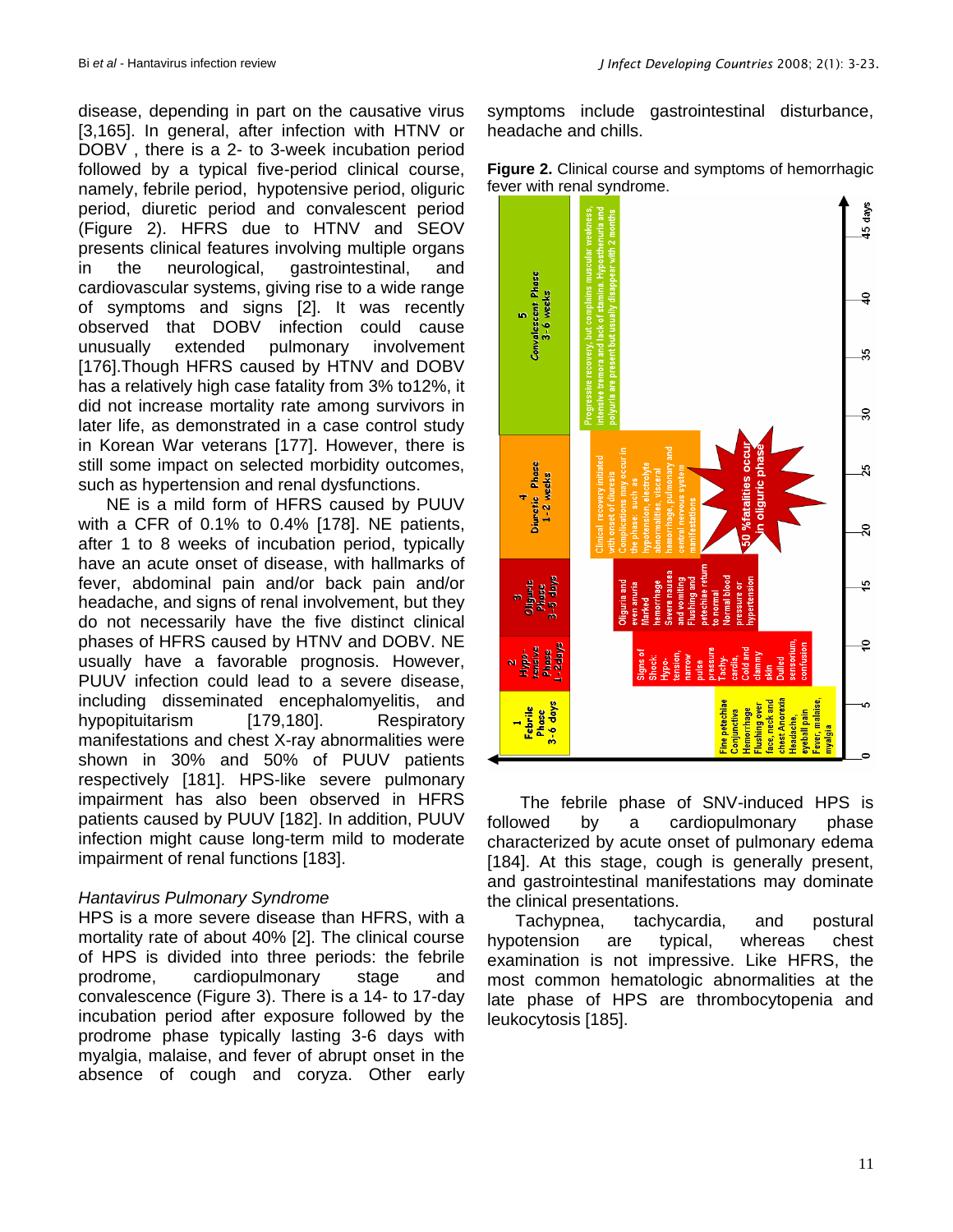

**Figure 3.** Clinical course of hantavirus pulmonary syndrome.

In severe cases, significant myocardial depression occurs, resulting in low cardiac output and hypotension [185]. Pulmonary evaluation will be distinctly abnormal, with low  $PAO<sub>2</sub>$  level or low pulse oximetry findings [2]. Like HFRS, symptoms of HPS vary somewhat depending on the causative agents. Renal disease and myositis appear to be more common in cases with Bayou virus and Black Creek virus infection in the United States [186]. Neuropsychological impairments were also observed in some survivors of HPS [187]. There have been confirmed cases of SNV infections without cardiopulmonary involvement [188], indicating the diversity of HPS clinical presentations.

### *Clinical Management*

Currently, there is no specific therapy available for both HFRS and HPS; therefore, the cornerstone of treatment remains supportive measures. The management must include early admission to an intensive care unit where blood and tissue oxygenation, cardiac output, central blood pressure and cerebral pressure can be monitored [165]. Maintaining fluids balance is very important; it must be carefully monitored according to the patient's fluid status, amount of diuresis, and kidney function. Usually one or two haemodialysis sessions are needed for HFRS treatment, while mechanical ventilation when indicated and appropriate use of pressures are crucial to HPS patients [3]. Extracorporeal membrane oxygenation has been found useful as a rescue therapy in patients with severe HPS [189]. Although corticosteroids are not standard of care in the treatment of hantaviral infection, steroid was used to treat severe HFRS and HPS cases. Recently, two HPS cases caused by PUU virus were successfully treated with corticosteroids combined with continuous veno-venous hemodiafiltration [182]. However, the utility of steroids in treatment of hantavirus infections needs further systematic evaluation. High levels of neutralizing antibodies was detected in people long after recovery from SNV infection [7], and the protective capacity of immune serum against HPS caused by ANDV has been demonstrated in animal experiments [190,191], suggesting the possibility of passive immunotherapy at the early stage of HPS, as it is with other hemorrhagic fever [192].

Ribavirin was demonstrated to have antihantaviral effect both *in vitro* and *in vivo* by causing error catastrophe during hantavirus replication [194]. Ribavirin is often used in treatment of HFRS in China and clinical trials there have shown that Ribavirin therapy can significantly reduce the mortality and the risk of entering the oliguric phase and experiencing hemorrhage [194]. Ribavirin is included in the WHO Model List of Essential Medicines for HFRS treatment in 2007 [\(http://mednet3.who.int/EML/expcom/e](http://mednet3.who.int/EML/expcom/)xpcom15/ex pertcomm15.htm). However, an open-label trial of Ribavirin failed to demonstrate a significant improvement in outcome in HPS patients [195], and the subsequent placebo-controlled, doubleblind trial suggested that Ribavirin was probably not effective in the treatment of HPS in the cardiopulmonary stage [196]. It seems that Ribavirin should not be recommended for routine therapy of HPS until further evidence is documented. Recently, synergistic antiviral effectiveness of the combined use of amixine, an interferon inducer, and Ribavirin was demonstrated in experimental HFRS in suckling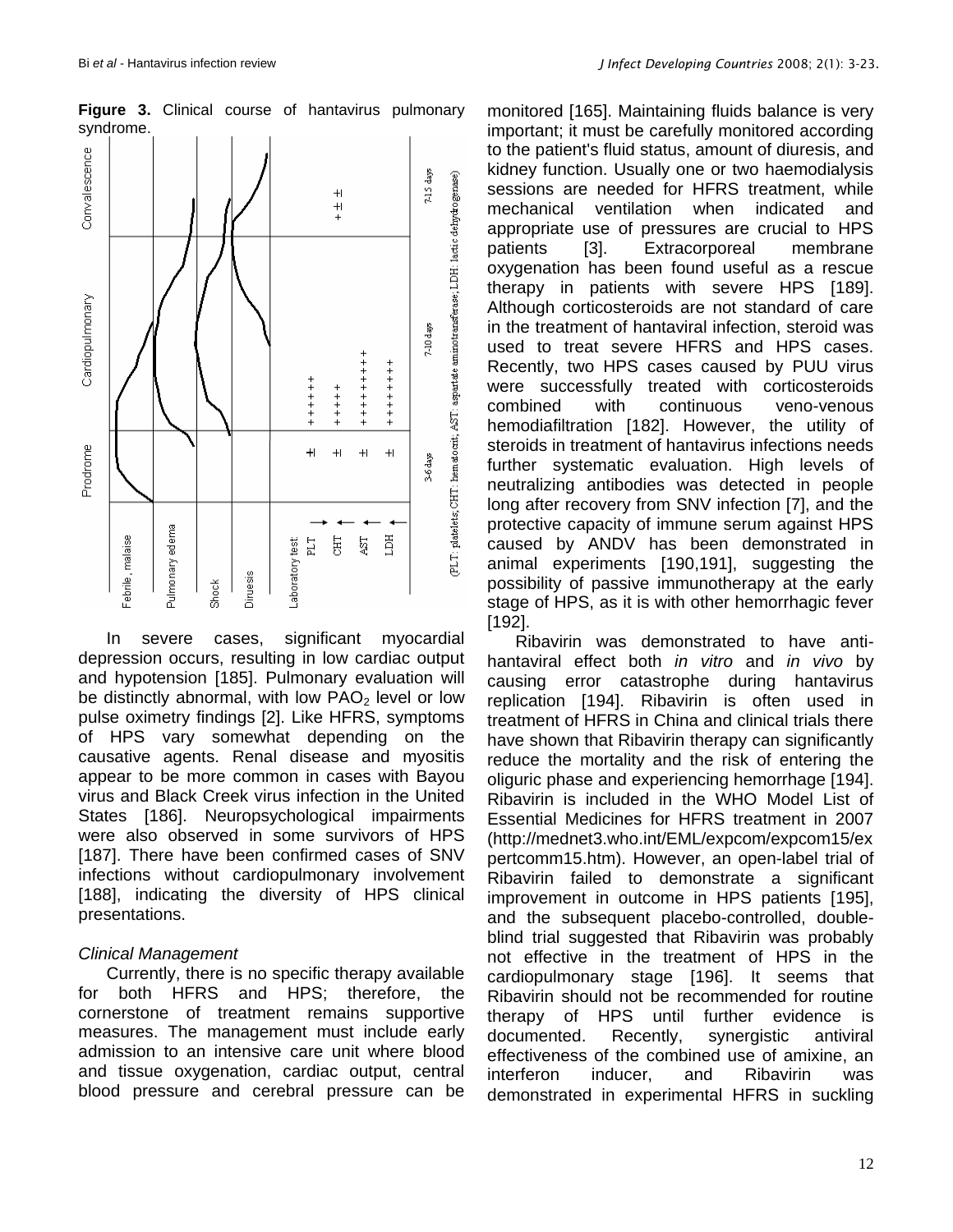albino mice [197], and the evidence that hantaviruses are prone to error catastrophe opens the door to the development of new therapeutic strategies.

### **Laboratory Diagnostics**

The diagnosis of hantaviral infections is based on clinical and epidemiological information and laboratory tests. However, it is almost impossible in the individual case with moderate to mild clinical symptoms to diagnose hantavirus infection on clinical grounds only. Laboratory diagnosis of acute hantavirus infection has to be primarily based on serology, since the viraemia of human hantavirus infections is short-termed and viral RNA cannot be regularly detected in the blood or urine of patients in hospitals [198], although the virus is readily detectable by rt-PCR during acute illness in research laboratories [199]. However, high levels of virus-specific antibody are usually detected at the onset of hantavirus diseases (Figure 4), and the serological assay is readily accessible to most hospitals.

A wide array of technologies have been used to detect antibodies to hantaviruses, using cultured and/or purified native-virus preparations or recombinant proteins expressed in bacteria, yeast or insect cells. Both indirect fluorescent assay (IFA) and enzyme immunoassay (EIA) are widely used for detection of specific IgM or low-avidity IgG antibodies [200]. IgM detecting methods are important tools for diagnosis of acute infections, especially in endemic areas with a high prevalence of virus-specific IgG due to previous infections. The μ-captured ELISA to detect IgM antibodies, using viral native or recombinant N antigens, should be preferred because it is superior to IFA and solid phase ELISA in terms of sensitivity [201]. Western blot assays can be used, which are generally in agreement with those of the IgMcapture format for acute infections. In addition, the immunochromatographic 5-min IgM-antibody test has been developed for rapid diagnosis [202].

The IFA test remains popular in Europe and Asia, perhaps in part because it is so easily performed, but such tests are intrinsically limited by problems with specificity, especially with inexperienced users. Although ELISA is optimal for a highly specific serological confirmation of hantaviral infections, the antibody responses usually cross-react strongly between different

hantaviruses [203], indicating that ELISA or other serological tests such as IFA or immunoblotting cannot be used for serotyping. The plaque reduction neutralization test (PRNT) is considered to be the gold standard serological test and, it can be used to discriminate between different species of Hantavirus [204]. However, the PRNT test with infectious hantavirus should be done in a biosafety level-three laboratory, which is a serious limitation for many investigators. For post-mortem confirmations, detection of hantavirus antigens can be done by immunohistochemistry testing of formalin-fixed tissues with appropriately specific monoclonal or polyclonal antibodies [205]. Nucleic acid tests and reverse transcriptional-polymerase chain reaction (RT-PCR) can detect hantaviral RNA in fresh-frozen lung tissues, blood clots or nucleated blood cells, and can be used for hantavirus confirmation and genotyping [206]. Recently, one-step assays for detecting hantaviruses based on real-time RT-PCR were developed and proved to be of high levels of sensitivity, specificity and reproducibility [207]. Virus isolation is extremely rare from human sources and thus is not considered an option for diagnostic purpose of hantavirus infections.

### **Control and Prevention**

The most effective way of controlling hantaviral diseases is to reduce human exposure to infected rodents and their excrement. Monitoring of hantavirus prevalence in rodent populations may give some warning of expected increase in the numbers of human cases [208]. CDC recommendations call for rodent-proofing of homes, reduction of rodent cover around houses, minimization of food available for rodents, trapping in and around dwellings, and the careful disposal of dead rodents [209]. Removal of rodents from a non-rodent-proofed ranch building did not reduce rodent infestation, while the application of simple rodent-proofing measures to dwellings can decrease the frequency and intensity of rodent intrusion, thereby reducing the risk of HPS among rural residents [210,211]. Similarly, workplaces and conditions in agriculture, forestry and military activities should be modified when possible to reduce human-rodent exposure. In China, a comprehensive preventive strategy against hantavirus infection, including health education and promotion, rodent control, surveillance, and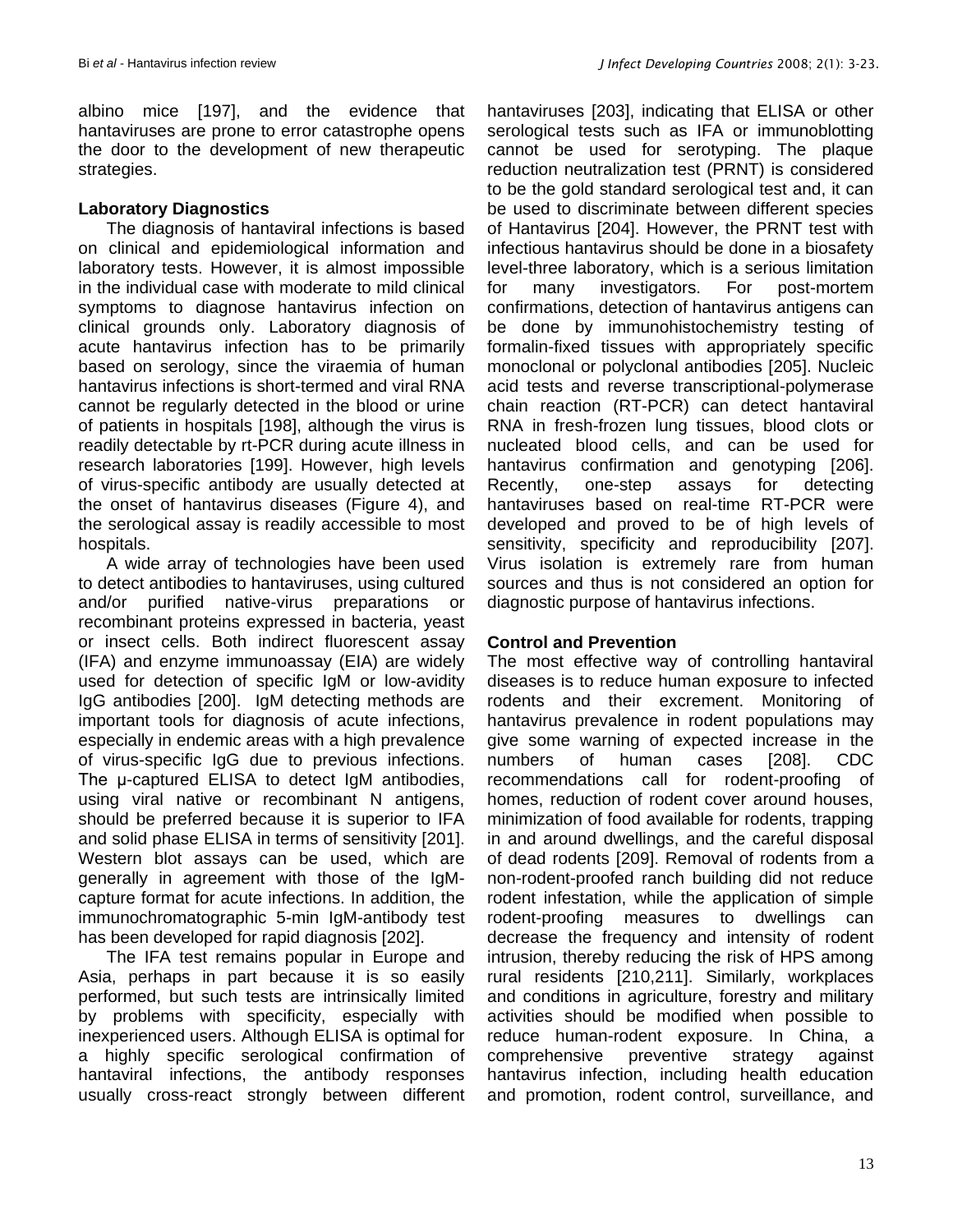vaccination, has been implemented in the most endemic areas [24]; however, the contributions of these measures to control and prevent hantavirus disease remains to be evaluated.

**Figure 4.** Viremia and antibody response in human hantavirus infection.



In laboratory animal facilities, all laboratory work involving the propagation of hantaviruses in cell culture or animals should be conducted in biosafety level-four conditions. Even in work with animals of unknown hantaviral infection status, protocols should minimize potential contact with secretions [209].

Vaccines against hantaviral infections have been used for years in China and the Republic of Korea (Table 4). Four kinds of hantavirus vaccines based on inactivated HTN and SEO viruses have been widely used and have been demonstrated safe and effective in China [212]. A new purified bivalent vaccine for HTNV and SEOV is also under development [213]. In the Republic of Korea, an inactivated vaccine purified from suckling mouse brain (Hantavax) against HTNV was approved in 1990 and started to be used in 1991 [26]. A recent case-control study demonstrated dose-dependent protective effectiveness of the vaccine [214]. More recently, a cell culture-derived inactivated vaccine against Hantaan virus was developed in Korea, and was demonstrated to be more protective than Hantavax [215].

| <b>Table 4.</b> Inactivated hantavirus vaccines used in China |  |  |  |  |  |
|---------------------------------------------------------------|--|--|--|--|--|
| and Korea.                                                    |  |  |  |  |  |

| Virus<br>strains | Generated<br><b>in</b> | Vaccination<br>Programme     | <b>Protection</b> | Country |
|------------------|------------------------|------------------------------|-------------------|---------|
| <b>HTNV</b>      | MGKC <sup>+</sup>      | 3 basic doses<br>+ 1 booster | $>90\%$           | China   |
| <b>SEOV</b>      | GHKC <sup>++</sup>     | 2 basic doses<br>+ 1 booster | >95%              | China   |
| <b>HTNV</b>      | $SMB^{***}$            | 3 basic doses<br>+ 1 booster | $>90\%$           | China   |
| HTN/SEO          | <b>MGKC</b>            | 2 basic doses<br>+ 1 booster | 100%              | China   |
| <b>HTNV</b>      | <b>SMB</b>             | 2 basic doses<br>+ 1 booster | 75-100%           | Korea   |

+ MGKC: Mongolian gerbil kidney cell;

++ GHKC: Gold hamster kidney cell;

+++SMB: suckling mouse brain.

Recombinant candidate hantavirus vaccines have been generated on the basis of replicationcompetent vaccinia viruses (VACV) or recombinant bacteria encoding single or various viral proteins [216]. A VACV recombinant HTNV vaccine carrying the S and M segment was demonstrated to be immunogenic and safe in human volunteers. A recent double-blinded, placebo controlled clinical trial revealed the induction of neutralizing antibodies in 72% of VACV-naive volunteers after two immunizations [217]. A virus-like particle (VPLs) vaccine against PUUV was developed in Europe [218]. VLPs, such as hepatitis B virus (HBV) core antigen, are highlystructured, repetitive protein complexes that have many desirable properties as immunogens. The 120 aa region of PUUV N-protein presented on the HBV core particle provided complete protection in the bank vole [219]. The VLP approach, while still at an early stage, shows some promise because of the unusually intense immune responses that VLPs often provoke against foreign antigens.

DNA vaccine is based on the introduction of an antigen-encoding plasmid into the organism directing the *de novo* synthesis *in vivo*. DNA vaccination with SEOV M segment elicits neutralizing antibodies and protects against SEOV infection in Hamsters [220], and vaccination with HTNV M segment protects against several HFRScausing hantaviruses and elicits a high-titer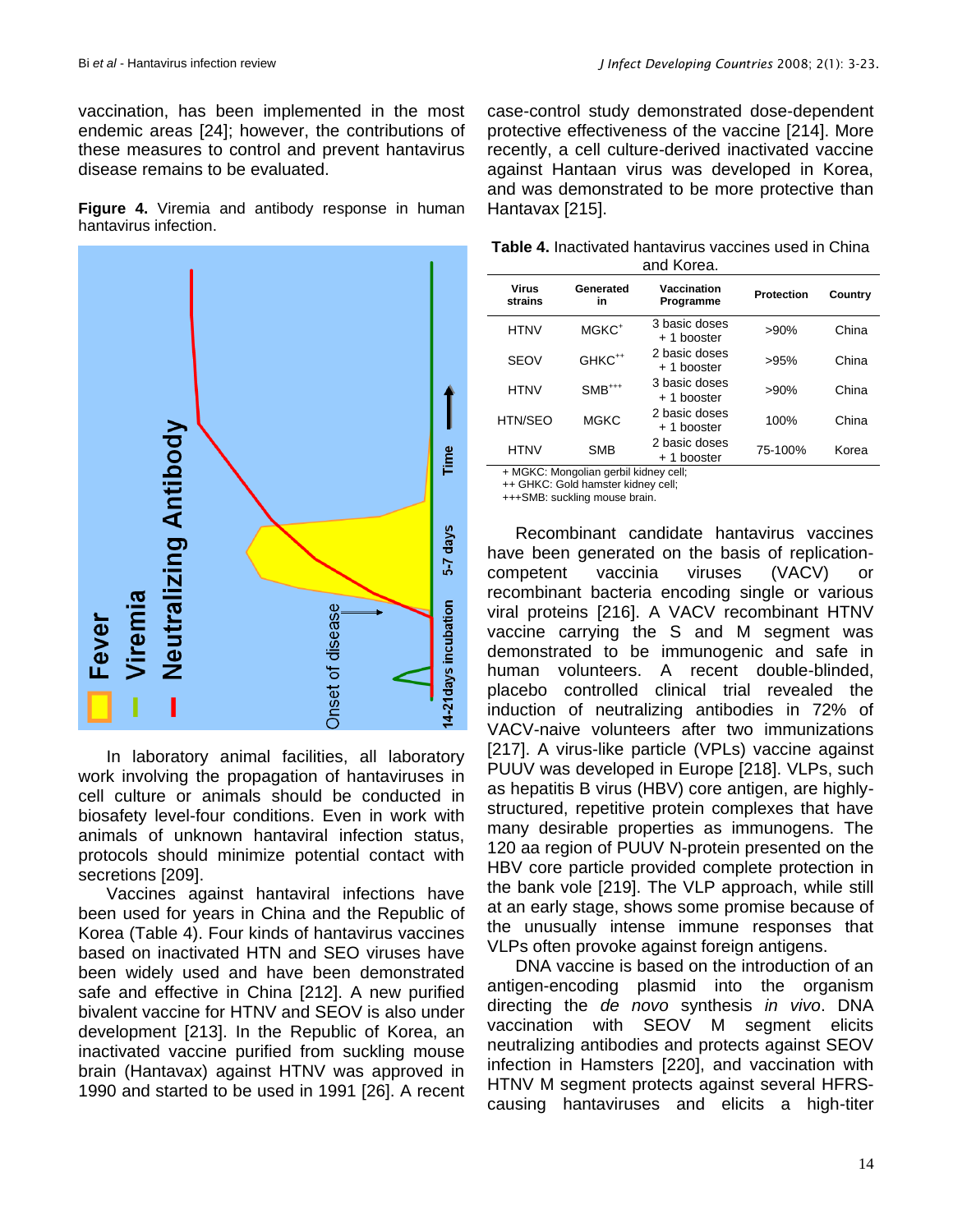neutralizing antibody response in Rhesus monkey [221]. DNA vaccines against SNV and ANDV have also been shown to be effective in mice models [222,223]. Recently, a bivalent HTN/AND viral DNA vaccine was constructed and has been shown to elicit a potent memory response, and to elicit antibody responses that neutralize viruses causing both HFRS and HPS [224].

The high yield of stable and highly pure nucleocapsid proteins of HTNV, PUUV and DOBV in yeast *Saccharomyces cerevisiae* represents a useful tool for vaccine development against hantavirus infection [225]. Hantaviral recombinant proteins, which could also be obtained from transgenic plants, were able to elicit specific immune responses [226]. In addition, through the development of reverse genetics for negativestranded RNA viruses [227], it should be possible in the future to generate attenuated hantavirus vaccine with defined alterations/deletions in pathogenicity-related regions.

### **Concluding Remarks**

Over the past few decades, the understanding and recognition of hantaviral infections through the world has greatly improved. The number of recognized viruses continues to increase, as does the spectrum of hantaviral infections. Though newly detected, Hantavirus is an old disease. Environmental changes may affect the geographic distribution, abundance, and dynamics of the rodent carrier, and hence the epidemiology of hantavirus infections. It is generally accepted that hantaviruses are distributed worldwide, but the distribution of specific virus remains to be further investigated. With the development of more rapid and sensitive tests, and increased clinician awareness, human hantaviral infections will presumably be detected in new areas, and new rodent species might be found to carry yet unknown viruses. There is still a long way to go to find an effective treatment for hantavirus infections, and the long-term prognosis of hantaviral infections and the pathogenicity of certain virus species remain to be established. Prevention can be partially achieved by rodent avoidance, but real protection will require a safe and effective multivalent vaccine or a vaccine adapted to local conditions.

#### **Acknowledgements**

The author is a staff member of the World Health Organization. The author alone is responsible for the views expresses in this publication and they do not necessarily represent the decisions or the stated policy of the World Health Organization.

#### **References**

- 1. Lee HW, Lee PW, Johnson KM (1978) Isolation of the etiologic agent of Korean hemorrhagic fever. J Infect Dis 137: 298-308.
- 2. Lednicky JA (2003) Hantavirus: a short review. Arch Pathol Lab Med 127: 30-35.
- 3. Vapalahti O, Mustonen J Lundkvist A, Henttonen H, Plyusnin A, Vaheri A (2003) Hantavirus infections in Europe. The Lancet Infect Dis 3: 653-752.
- 4. Sirotin BZ, Keiser NP (2001) On the history of the study of hemorrhagic fever with renal syndrome in eastern Russia. Nephrol Dial Transplant 16: 1288-90.
- 5. Hart CA, Bennett M (1999) Hantavirus infections: epidemiology and pathogenesis. Microbes and Infections 1:1229-1237.
- 6. Nichol ST, Spiropoulou CF, Morzunov S, Rollin PE, Ksiazek TG, Feldmann H, Sanchez A, Childs J, Zaki S, Peters CJ (1993) Genetic identification of a hantavirus associated with an outbreak of acute respiratory illness. Science 262: 914-917.
- 7. Ye C, Prescott J, Nofchissey R, Goade D, Hjelle B (2004) Neutralizing antibodies and Sin Nombre virus RNA after recovery from hantavirus cardiopulmonary syndrome. Emerg Infect Dis 10: 478-482.
- 8. Kraus AA, Priemer C, Heider H, Kruger DH, Ulrich R (2005) Inactivation of Hantaan virus-containing samples for subsequent investigations outside biosafety level 3 facilities. Intervirology 48: 255-261.
- 9. McCaughey C, Hart CA (2000) Hantavirus. J Med Microbiol 49: 587-599.
- 10. Schmaljohn CS, Dalrymple JM. (1983) Analysis of Hantaan virus RNA: evidence for a new genus of bunyaviridae. Virology. 131:482-91.
- 11. Easterbrook JD, Zink MC, Klein SL (2007) Regulatory T cells enhance persistence of the zoonotic pathogen Seoul virus in its reservoir host. Proc Natl Acad Sci U S A. 104: 15502-7.
- 12. Schountz T, Prescott J, Cogswell AC, Oko L, Mirowsky-Garcia K, Galvez AP, Hjelle B (2007) Regulatory T celllike responses in deer mice persistently infected with Sin Nombre virus. Proc Natl Acad Sci U S A. 104:15496-501.
- 13. Larson RS, Brown DC, Ye C, Hjelle B (2005) Peptide antagonists that inhibit Sin Nombre virus and hantaan virus entry through the beta3-integrin receptor. J Virol 79: 7319-7326.
- 14. Song JW, Song KJ, Baek LJ, Frost B, Poncz M, Park K (2005) In vivo characterization of the integrin beta3 as a receptor for Hantaan virus cellular entry. Exp Mol Med. 37:121-7.
- 15. Rowe RK, Pekosz A (2006) Bidirectional virus secretion and nonciliated cell tropism following Andes virus infection of primary airway epithelial cell cultures. J Virol. 80: 1087-97.
- 16. Cosgriff TM (1991) Mechanisms of disease in Hantavirus infection: pathophysiology of hemorrhagic fever with renal syndrome. Rev Infect Dis 13: 97-107.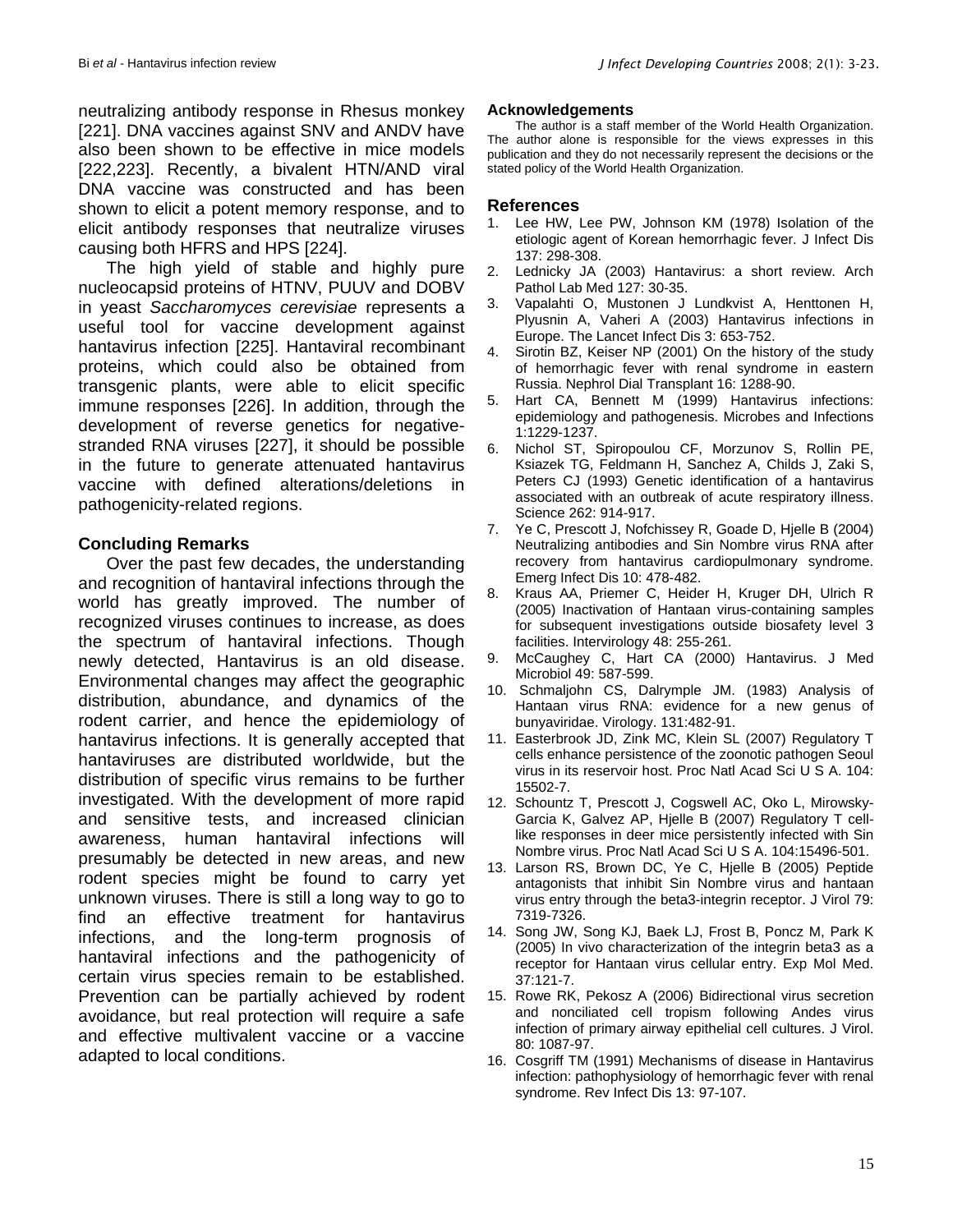- 17. Zaki SR, Greer PW, Coffield LM, Zaki SR, Greer PW, Coffield LM, Goldsmith CS, Nolte KB, Foucar K, Feddersen RM, Zumwalt RE, Miller GL, Khan AS (1995) Hantavirus pulmonary syndrome: pathogenesis of an emerging infectious disease. Am J Pathol 146: 552-579.
- 18. Terajima M, Vapalahti O, Van Epps HL, Vaheri A, Ennis FA (2004) Immune responses to Puumala virus infection and the pathogenesis of nephropathia epidemica. Microbes Infect 6: 238-245.
- 19. Borges AA, Campos GM, Moreli ML, Souza RL, Aquino VH, Saggioro FP, Figueiredo LT (2006) Hantavirus cardiopulmonary syndrome: immune response and pathogenesis. Microbes Infect 8: 2324-2330.
- 20. Mori M, Rothman AL, Kurane I, Montoya JM, Nolte KB, Norman JE, Waite DC, Koster FT, Ennis FA (1999) High levels of cytokine-producing cells in the lung tissues of patients with fatal hantavirus pulmonary syndrome. J Infect Dis 179: 295-302.
- 21. Makela S, Mustonen J, Ala-Houhala I, Hurme M, Partanen J, Vapalahti O, Vaheri A, Pasternack A. (2002) Human leukocyte antigen-B8-DR3 is a more important risk factor for severe Puumala hantavirus infection than the tumor necrosis factor-alpha(-308) G/A polymorphism. J Infect Dis 86: 843-846.
- 22. Lee HW (1996). Epidemiology and pathogenesis of haemorrhagic fever with renal syndrome. In: Elliot RM, ,editor, The Bunyaviridae. New York: Plenum Press. 253- 267.
- 23. Wu GH (2003) Progress of epidemiological studies on hemorrhagic fever with renal syndrome in China. Chin J Epidemiol 24: 413-415.
- 24. Zhang YZ, Xiao DL, Wang Y, Wang HX, Sun L, Tao XX, Qu YG. (2004) The epidemic characteristics and preventive measures of hemorrhagic fever with renal syndrome in China. Chin J Epidemiol 25: 466-469.
- 25. Lee HW (1989). Hemorrhagic fever with renal syndrome in Korea. Rev Infect Dis 11 Suppl 4: 864-876.
- 26. Cho HW, Howard CR, Lee HW (2002) Review of an inactivated vaccine against hantaviruses. Intervirology 45: 328-333.
- 27. Baek LJ, Kariwa H, Lokugamage K Yoshimatsu K, Arikawa J, Takashima I, Kang JI, Moon SS, Chung SY, Kim EJ, Kang HJ, Song KJ, Klein TA, Yanagihara R, Song JW (2006) Soochong virus: an antigenically and genetically distinct Hantavirus isolated from Apodemus peninusulae in Korea. J Med Virol 78: 290-297.
- 28. Yashina LN, Patrushev NA, Ivanov LI Slonova RA, Mishin VP, Kompanez GG, Zdanovskaya NI, Kuzina II, Safronov PF, Chizhikov VE, Schmaljohn C, Netesov SV (2000) Genetic diversity of Hantavirus associated with hemorrhagic fever with renal syndrome in the Far East of Russia. Virus Res 70: 31-44.
- 29. Tkachenko E, Dzagurova T, Bashkirtsev V, Bernshtein A, Apekina N, Sedova N, Okulova N, Korotina N, Nabatnikov P, Malkin A, Smirnov A, Morozov V, Yunicheva Y, Klempa B, Kruger D ( 2007 ) Epidemiology of hemorrhagic fever with renal syndrome in european Russia. The 7th International Conference on HFRS, HPS and Hantaviruses, Buenos Aires, Argentina. June 13-15, Abstract book, Page 17.
- 30. Lokugamage N, Kariwa H, Lokugamage K, Iwasa MA, Hagiya T, Yoshii K, Tachi A, Ando S, Fukushima H, Tsuchiya K, Iwasaki T, Araki K, Yoshimatsu K, Arikawa J,

Mizutani T, Osawa K, Sato H, Takashima I (2004) Epizootiological and epidemiological study of hantavirus infection in Japan. Microbiol Immunol 48 :843-851.

- 31. Clement J, Maes P, Muthusethupathi M, Nainan G, van Ranst M. (2006) First evidence of fatal hantavirus nephropathy in India, mimicking leptospirosis. Nephrol Dial Transplant 21: 826-827.
- 32. Groen J, Suharti C, Koraka P van Gorp EC, Sutaryo J, Lundkvist A, Osterhaus AD (2002) Serological evidence of human hantavirus infections in Indonesia. Infection 30: 326-327.
- 33. Chan KP, Chan YC, Doraisingham S (1996) A severe case of hemorrhagic fever with renal syndrome in Singapore. Southeast Asian J Trop Med Public Health 27: 408-10.
- 34. Vitarana T, Colombage G, Bandaranayake V, Lee HW.( 1988) Hantavirus diseases in Sri Lanka. The Lancet 2: 1263.
- 35. Tai PW, Chen LC, Huang CH. Hanta hemorrhagic fever with renal syndrome: a case report and review. J Microbiol Immunol Infect. 2005;38(3):221-223.
- 36. Suputthamongkol Y, Nitatpattana N, Chayakullkeeree M, Palabodeewat S, Yoksan S, Gonzalez JP (2005) Hantavirus infection in Thailand: first clinical case report. Southeast Asian J Trop Med Public Health 36: 700-703
- 37. George J, Patnaik M, Bakshi E, Levy Y, Ben-David A, Ahmed A, Peter JB, Shoenfeld Y (1998) Hantavirus seropositive in Israeli patients with renal failure. Viral Immunol 11:103-108.
- 38. Pacsa AS, Elbishbishi EA, Chaturvedi, Chu KY, Mustafa AS (2002) Hantavirus-specific antibodies in rodents and human living in Kuwait. FEMS Immunol Med Microbiol 33: 139-42.
- 39. Rollin PE, Nawrocka E, Rodhain F (1986) Serological data on hemorrhagic fever with renal syndrome in Southeast Asia. Bull Soc Pathol Exot Filiales 79: 473- 475.
- 40. Lam SK, Chua KB, Myshrall T, Devi S, Zainal D, Afifi SA, Nerome K, Chu YK, Lee HW (2001) Serological evidence of hantavirus infections in Malaysia. Southeast Asian J Trop Med Public Health 32: 809-813.
- 41. Quelapio ID, Villa L, Clarin M, Bacosa M, Tupasi TE (2000) Seroepidemiology of Hantavirus in the Philippines. Int J Infect Dis 4: 104-107.
- 42. Shortridge KF, Lee HW, LeDuc JW, Wong TW, Chau GW, Rosen L (1987) Serological evidence of Hantaanrelated viruses in Hong Kong. Trans R Soc Trop Med Hyg 81: 400-2.
- 43. Reynes JM, Soares JL, Hue T, Bouloy M, Sun S, Kruy SL, Flye Sainte Marie F, Zeller H (2003) Evidence of the presence of Seoul virus in Cambodia. Microbes Infect 5: 769-773.
- 44. Brummer-Korevakontio M, Vaheri A, Hove T, von Bonsdorff CH, Vuorimies J, Manni T, Penttinen K, N. Oker-Blom, Lähdevirta (1980) Nephropathia epidemica: detection of antigen in bank voles and serologic diagnosis of human infections. J Infect Dis 141: 131-134.
- 45. Rose AM, Vapalahti O, Lyytikäinen, Nuorti P (2003) Patterns of puumala virus infections in Finland. Euro Surveillance 8: 9-13.
- 46. Mailles A, Vaillant V, Haeghbaert S, Fradet MR, Capek I, Zeller H (2005). Increase of Hantavirus infections in France, 2003. Med Mal Infect 35: 68-72.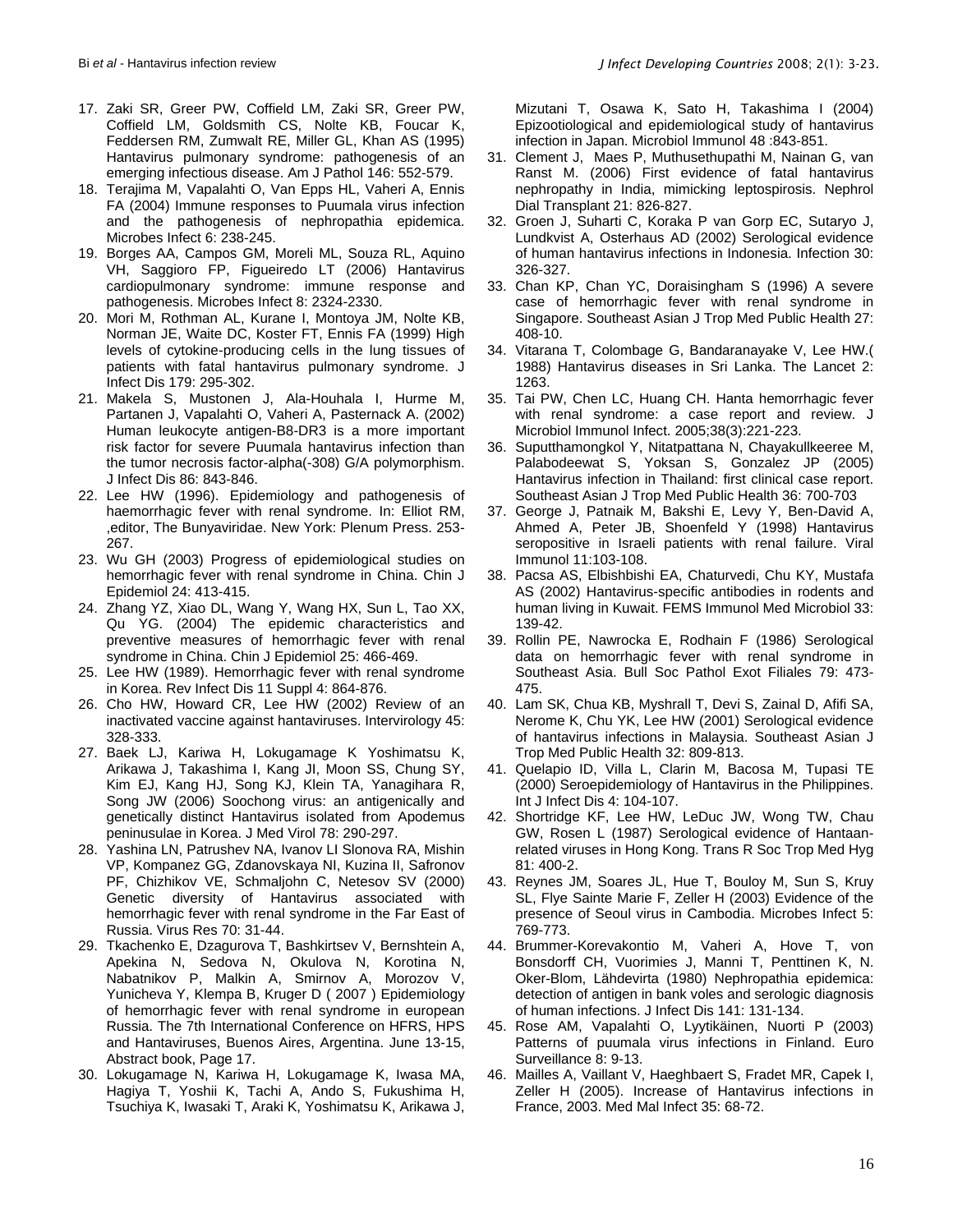- 47. Mailles A, Sin MA, Ducoffre G, Heyman P, Koch J, Zeller H (2005) Larger than usual increase in cases of hantavirus infections in Belgium, France and Germany, June 2005. Euro Surveillance 10: E050721.4.
- 48. Schneider F and Mossong J (2005) Increased hantavirus infections in Luxembourg, August 2005. Euro Surveillance 10: E050825.1.
- 49. Brummer-Korvenkontio M, Vapalahti O, Henttonen H, Koskela P, Kuusisto P, Vaheri A (1999) Epidemiological study of nephropathia epidemica in Finland 1989-96. Scand J Infect Dis 31: 427-435.
- 50. Olsson GE, Dalerum F, Hörnfeldt B, Elgh F, Palo TR, Juto P, Ahlm (2003) Human hantavirus infections, Sweden. Emerg Infect Dis 9: 1395-1401.
- 51. Heyman P, Vervoort T, Colson P, Chu YK, Avsic-Zupanc T, Lundkvist A (1999) A major outbreak of hantavirus infection in Belgium in 1995 and 1996. Epidemiol Infect 122: 447-453.
- 52. Ulrich R, Meisel H, Schutt M, Schmidt J, Kunz A, Klempa B, Niedrig M, Pauli G, Kruger DH, Koch J. Prevalence of hantavirus infections in Germany (2004) Bundesgesundheitsblatt Gesundheitsforschung Gesundheitsschutz 47: 661-670.
- 53. Plyusnina A, Aberle SW, Aberle JH, Plyusnin A (2006) Genetic analysis of Puumala hantavirus strains from Austria. Scand J Infect Dis 38: 512-519.
- 54. Ferenczi E, Racz G, Szekeres J, Balog K, Toth E, Takacs M, Csire M, Mezey I, Berencsi G, Faludi G (2003) New data for the public health importance of hantaviruses in Hungary. Orv Hetil 144: 467-474.
- 55. Vasilenko S, Brodvarova I, Topov Y, Shindaro L , Kebedzhiev G (1990) Hemorrhagic fever with renal syndrome in Bulgaria: isolation of hantaviruses and epidemiologic considerations. Arv Virol. 33 Suppl 1: 63- 67.
- 56. Pejcoch M, Kriz B (2003). Hantavirus in the Czech Republic. Emerg Infect Dis 9: 756-7.
- 57. Golovljova I, Sjolander KB, Lindegren G, Vene S, Vasilenko V, Plyusnin A, Lundkvist A (2002) Hantaviruses in Estonia. J Med Virol 68: 589-598.
- 58. Maksyoma I (2007) Hemorrhagic fever with renal syndrome in Russia. The 7th International Conference on HFRS, HPS and Hantaviruses, Buenos Aires, Argentina. June 13-15
- 59. Nurgaleeva RG, Tkachenko EA, Stepanenko AG, Mustafin IM, Kireev SG, Dzagurova TK, Dekonenko AE, Klimchuk LA (1999) An epidemiological analysis of hemorrhagic fever with renal syndrome morbidity in the Republic of Bashkortostan in 1997. Zh Mikrobiol Epidemiol Immunobiol 6: 45-49.
- 60. Lukac V, Obradovic M, Gligic A, Stojanovic R, Rakovic-Savcic L, Diglisic G, Drndarevic D, Dordevic D (1990) Hemorrhagic fever with renal syndrome in Yugoslavia 1951-1988. Vojnosanit Pregl 47: 242-248.
- 61. Skataric V, Dimitrijevic J, Jovanovoc D, Marie M, Kovacevic Z, Glogic A. (1998) Clinical features of hemorrhagic fever with renal syndrome in Yugoslavia 1996. The Fourth International Conference of HFRS and hantaviruses, Atlanta, USA, March 5-7
- 62. Mulić R, Ropac D (2002) Epidemiologic characteristics and military implications of hemorrhagic fever with renal syndrome in Croatia. Croat Med J. 43:581-6.
- 63. Mulic R, Ropac D, Gizdic Z, Sikic N (2003) What is new in the epidemiologic characteristics of hemorrhagic fever with renal syndrome in Croatia? Acta Med Croatica 57:399-405.
- 64. Papa A, Bojovic B, Antoniadis A (2006) Hantaviruses in Serbia and Montenegro. Emerg Infect Dis 12: 1015-1018
- 65. Papa A, Antoniadis A (2001) Hantavirus infections in Greece--an update. Eur J Epidemiol 17:189-94.
- 66. Papa A, Nemirov K, Henttonen H, Niemimaa J, Antoniadis A, Vaheri A, Plyusnin A, Vapalahti O (2001) Isolation of Dobrava virus from Apodemus flavicollis in Greece. J Clin Microbiol 39: 2291-2293.
- 67. Eltari E, Nuti M, Hasko I, Gina A (1978) Hemorrhagic fever with renal syndrome in a case in northern Albania. Lancet 2:1211.
- 68. Nemirov K, Andersen HK, Leirs H, Henttonen H, Vaheri A, Lundkvist A, Plyusnin A (2004) Saaremaa hantavirus in Denmark. J Clin Virol 30: 254-257.
- 69. Knap JP, Brzostek T, Raczka A, Burzynski W, Litarska U (2006) A case of haemorrhagic fever with renal syndrome. Pol Merkur Lekarski 21: 474-476.
- 70. Manasia M, Olinic O, Zagreanu I, Serban A (1977) Hemorrhagic fever with renal syndrome. Report of 11 observations. Int Urol Nephrol 9: 177-84.
- 71. Sibold C, Ulrich R, Labuda M, Lundkvist A, Martens H, Schutt M, Gerke P, Leitmeyer K, Meisel H, Kruger DH (2001) Dobrava hantavirus causes hemorrhagic fever with renal syndrome in central Europe and is carried by two different Apodemus mice species. J Med Virol 63: 158-167.
- 72. Schultze D, Fierz W, Matter H, Bankoul S, Niedrig M, Schmiedl A (2007) Cross-sectional survey on hantavirus seroprevalence in Canton St. Gallen, Switzerland. Swiss Med Wkly 137: 21-26.
- 73. Dillingh SJ, Jira P, Morroy G, Wolters B, Beutler J, Schneeberger PM (2006) Two patients with Hantavirus infection in The Netherlands; substantial increase in incidence in neighbouring countries Ned Tijdschr Geneeskd 10; 150: 1303-1306.
- 74. Pether JV, Lloyd G (1993) The clinical spectrum of human hantavirus infection in Somerset, UK. Epidemiol Infect 111: 171-5.
- 75. Kallio-Kokko H, Laakkonen J, Rizzoli A, Tagliapietra V, Cattadori I, Perkins SE, Hudson PJ, Cristofolini A, Versini W, Vapalahti O, Vaheri A, Henttonen H (2006) Hantavirus and arenavirus antibody prevalence in rodents and humans in Trentino, Northern Italy. Epidemiol Infect 134: 830-836.
- 76. Lundkvist A, Lindegren G, Brus Sjolander K, Mavtchoutko V, Vene S, Plyusnin A, Kalnina V (2002) Hantavirus infections in Latvia. Eur J Clin Microbiol Infect Dis 21:626- 629.
- 77. Sandmann S, Meisel H, Razanskiene A, Wolbert A, Pohl B, Krüger DH, Sasnauskas K, Ulrich R (2005) Detection of human hantavirus infections in Lithuania. Infection 33: 66-72.
- 78. Mikhailenko AG, Tkachenko EA, Smirnov IIa, Malkin AE, Chebotar' IF (1994) Results of serologic screening for hemorrhagic fever with kidney syndrome in Moldova. Vopr Virusol 39: 260-262.
- 79. Lledo L, Klingstrom J, Gegundez MI, Plyusnina A, Vapalahti O, Saz JV, Beltran M, Sjolander KB, Vaheri A, Plyusnin A, Lundkvist A (2003) Hantavirus infections in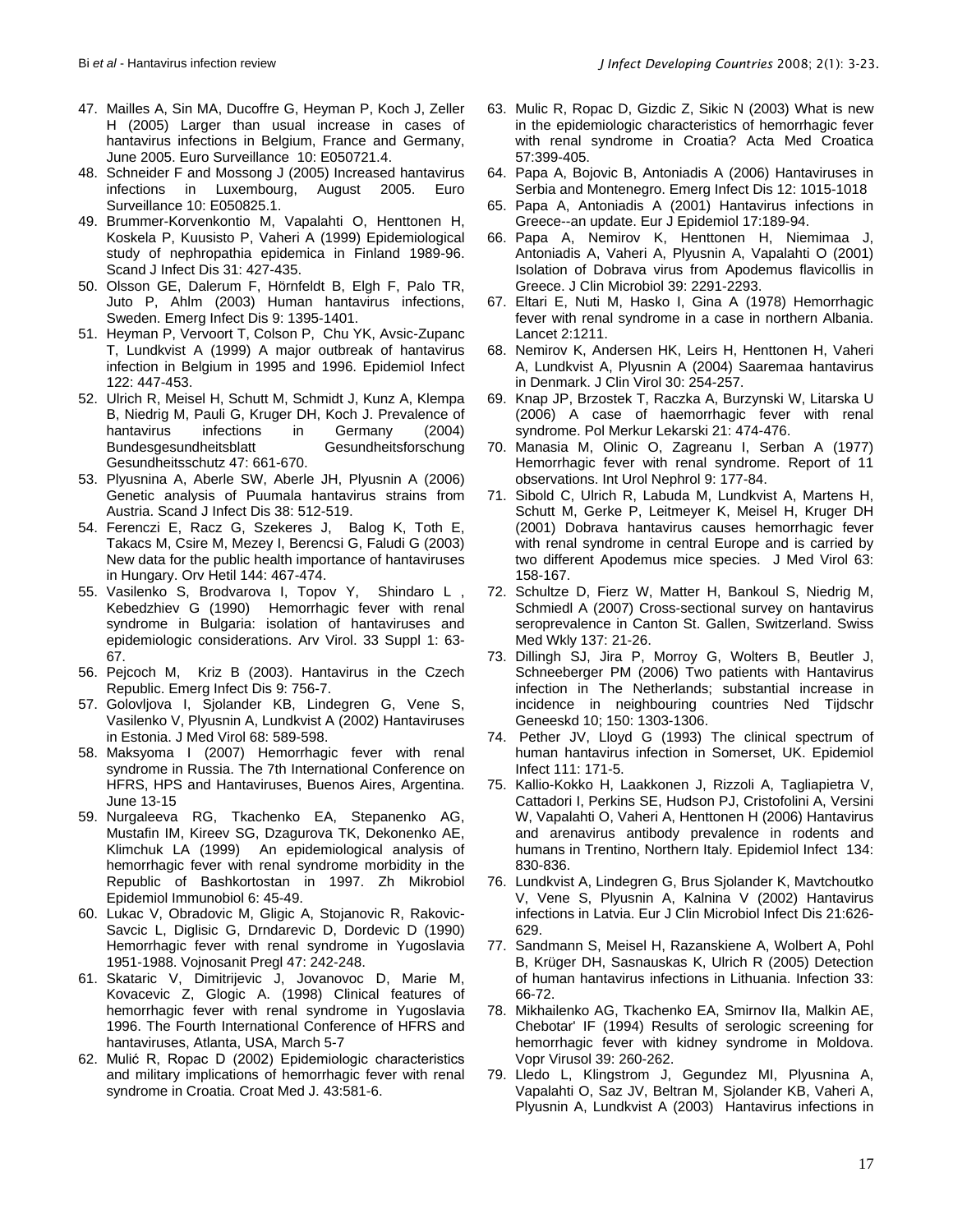Spain: analysis of sera from the general population and from patients with pneumonia, renal disease and hepatitis. J Clin Virol 27: 296-307.

- 80. Laakkonen J, Kallio-Kokko H, Oktem MA, Blasdell K, Plyusnina A, Niemimaa J, Karataş A, Plyusnin A, Vaheri A, Henttonen H (2006) Serological survey for viral pathogens in Turkish rodents. J Wildl Dis 42: 672-676.
- 81. Padula PJ, Colavecchia SB, Martinez VP, Gonzalez Della Valle MO, Edelstein A, Miguel SD, Russi J, Riquelme JM, Colucci N, Almiron M, Rabinovich RD (2000) Genetic diversity, distribution, and serological features of hantavirus infection in five countries in South America. J Clin Microbiol 38: 3029-3035.
- 82. Johnson AM, de Souza LT, Ferreira IB, Pereira LE, Ksiazek TG, Rollin PE, Peters CJ, Nichol ST (1999) Genetic investigation of novel hantaviruses causing fatal HPS in Brazil. J Med Virol 59: 527-535.
- 83. Weir E. Hantavirus: 'tis the season. CMAJ 2005: 17:147.
- 84. Lopez N, Padula P, Rossi C, Lazaro ME, Franze-Fernandez MT (1996) Genetic identification of a new hantavirus causing severe pulmonary syndrome in Argentina. Virology 220: 223-226.
- 85. Levis S, Morzunov SP, Rowe JE, Enria D, Pini N, Calderon G, Sabattini M, St Jeor SC (1998) Genetic diversity and epidemiology of hantaviruses in Argentina. I Infect Dis 177: 529-538.
- 86. Capria SG, Elder M, Cacace ML, Cortes J, Bruno MR, Farace MI, Padula PJ (2007) Hantavirus pulmonary syndrome in Argentina, 1995-2006. The 7th International Conference on HFRS, HPS and Hantaviruses, Buenos Aires, Argentina. June 13-15, Abstract book, Page 22
- 87. Carroll DS, Mills JN, Montgomery JM, Bausch DG, Blair PJ, Burans JP, Felices V, Gianella A, Iihoshi N, Nichol ST, Olson JG, Rogers DS, Salazar M, Ksiazek TG (2005) Hantavirus pulmonary syndrome in Central Bolivia: relationships between reservoir hosts, habitats, and viral genotypes. Am J Trop Med Hyg 72: 42-46.
- 88. Moreli ML, Sousa RL, Figueiredo LT (2004). Detection of Brazilian hantavirus by reverse transcription polymerase chain reaction amplification of N gene in patients with hantavirus cardiopulmonary syndrome. Mem Inst Oswaldo Cruz 99: 633-638.
- 89. Da Silva MV (2007) Brazilian hantavirus: clinical manifestions and case-fatality rate. The 7th International Conference on HFRS, HPS and Hantaviruses, Buenos Aires, Argentina. June 13-15, Abstract book, Page 43).
- 90. Espinoza R, Vial P, Noriega LM, Johnson A, Nichol ST, Rollin PE, Wells R, Zaki S, Reynolds E, Ksiazek TG (1998) Hantavirus pulmonary syndrome in a Chilean patient with recent travel in Bolivia. Emerg Infect Dis 4: 93-95.
- 91. Weissenbacher MC, Cura E, Segura EL, Hortal M, Baek LJ, Chu YK, Lee HW (1996). Serological evidence of human Hantavirus infection in Argentina, Bolivia and Uruguay. Medicina (B Aires) 56: 17-22.
- 92. Delfraro A, Tome L, Elia GD, Glara M, Rego N, Achaval F, Arbiza J (2007) Hantavirus reservoir hosts and genotypies circulating in uruguay. The 7th International Conference on HFRS, HPS and Hantaviruses, Buenos Aires, Argentina. June 13-15, Abstract book, Page 118.
- 93. Armien B, Armien A, Pascale JM, Avila M, Gonzalez P, Munoz C, Mendoza O, Guevara Y, Koster F, Salazer J, Hjelle B, Yates T, Mertz G, Gracia F, Glass G (2007)

Human and rodent epidemiology of hantavirus in Panama 2000-2006. The 7th International Conference on HFRS, HPS and Hantaviruses, Buenos Aires, Argentina. June 13-15, Abstract book, Page 97).

- 94. Williams RJ, Bryan RT, Mills JN, Palma RE, Vera I, De Velasquez F, Baez E, Schmidt WE, Figueroa RE, Peters CJ, Zaki SR, Khan AS, Ksiazek TG (1997) An outbreak of hantavirus pulmonary syndrome in western Paraguay. Am J Trop Med Hyg 57: 274-282.
- 95. Ferrer JF, Galligan D, Esteban E, Rey V, Murua A, Gutierrez S, Gonzalez L, Thakuri M, Feldman L, Poiesz B, Jonsson C (2003) Hantavirus infection in people inhabiting a highly endemic region of the Gran Chaco territory, Paraguay: association with Trypanosoma cruzi infection, epidemiological features and haematological characteristics. Ann Trop Med Parasitol 97:269-280.
- 96. Rivas YJ, Moros Z, Moron D, Uzcátegui MG, Durán Z, Pujol FH, Liprandi F, Ludert JE (2003) The seroprevalences of anti-hantavirus IgG antibodies among selected Venezuelan populations. Ann Trop Med Parasitol 97: 61-67.
- 97. Mattar S, Parra M (2004) Serologic evidence of hantavirus infection in humans, Colombia. Emerg Infect Dis 10: 2263-2264.
- 98. Hjelle B, Anderson B, Torrez-Martinez N, Song W, Gannon WL, Yates TL (1995) Prevalence and geographic genetic variation of hantaviruses of New World harvest mice (Reithrodontomys): identification of a divergent genotype from a Costa Rican Reithrodontomys mexicanus. Virology 207: 452-459.
- 99. Suzan G, Ceballos G, Mills J, Ksiazek TG, Yates T (2001) Serologic evidence of hantavirus infection in sigmodontine rodents in Mexico. J Wildl Dis 37:391-393.
- 100.Powers AM, Mercer DR, Watts DM, Guzman H, Fulhorst CF, Popov VL, Tesh RB (1999) Isolation and genetic characterization of a hantavirus (Bunyaviridae: Hantavirus) from a rodent, Oligoryzomys microtis (Muridae), collected in northeastern Peru. Am J Trop Med Hyg 61: 92-98.
- 101.Verity R, Prasad E, Grimsrud K, Artsob H, Drebot M, Miedzinski L, Preiksaitis J (2000) Hantavirus pulmonary syndrome in northern Alberta, Canada: clinical and laboratory findings for 19 cases. Clin Infect Dis 31: 942- 946.
- 102.Wilson C, Hjelle B, Jenison S (1994) Probable hantavirus pulmonary syndrome that occurred in New Mexico in 1975. Ann Intern Med 120: 813.
- 103.Engelthaler D, Levy C, Ettestad P, Kruger K, Schuermann J, Leslie M (2006) Hantavirus Pulmonary Syndrome --- Five States, 2006. MMWR 55:627-629.
- 104.Diglisic G, Rossi CA, Doti A, Walshe DK. (1999) Seroprevalence study of Hantavirus infection in the community based population. Md Med J 48: 303-306.
- 105.LeDuc JW, Smith GA, Pinheiro FP, Vasconcelos PF, Rosa ES, Maiztegui JI. (1985) Isolation of a Hantaanrelated virus from Brazilian rats and serologic evidence of its widespread distribution in South America. Am J Trop Med Hyg 34: 810-815.
- 106.Groen J, Koraka P, Edwards CN, Branch SL, Douglas KO, Osterhaus AD, Levett PN (2002) Serological evidence of hantavirus in humans and rodents in Barbados. J Infect 45: 109-110.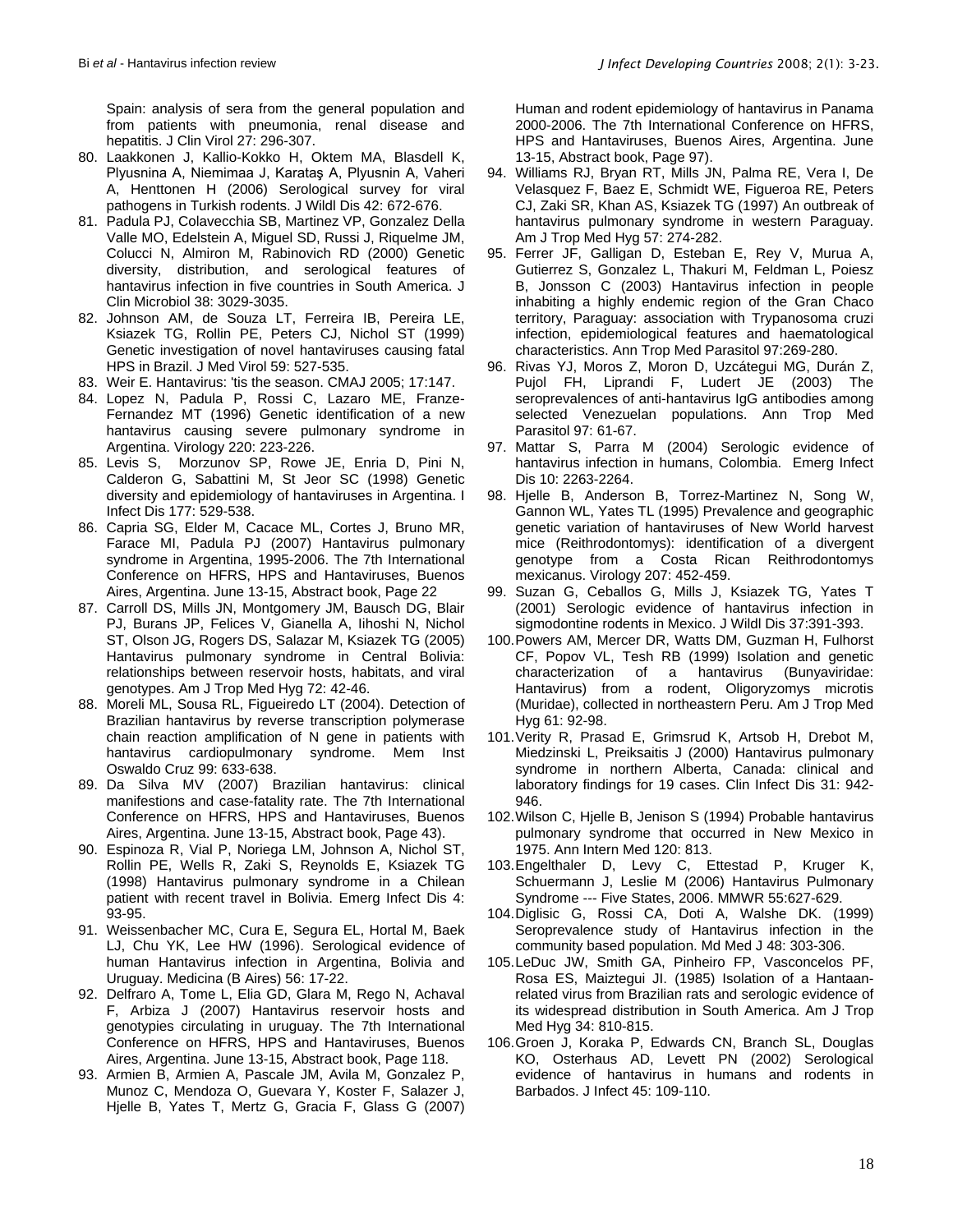- 107.Gonzalez JP, McCormick JB, Baudon D, Gautun JP, Meunier DY, Dournon E, Georges AJ. (1984) Serological evidence for Hantaan-related virus in Africa. Lancet 2: 1036-1037.
- 108.Saluzzo JF, Digoutte JP, Adam F, Bauer SP, McCormick JB (1985) Serological evidence for Hantaan-related virus infection in rodents and man in Senegal. Trans R Soc Trop Med Hyg 79: 874-875
- 109.Tomori O, Morikawa S, Matsuura Y, Kitamura T (1986) Antibody to Japanese strains of haemorrhagic fever with renal syndrome (HFRS) virus in Nigerian sera. Trans R Soc Trop Med Hyg; 80: 1008-1009.
- 110.Rodier G, Soliman AK, Bouloumie J, Kremer D. (1993)Presence of antibodies to hantavirus in rat plus human populations of Djibouti. Trans R Soc Trop Med Hyg 87: 160-161.
- 111.Botros BA, Sobh M, Wierzba T, Arthur RR, Mohareb EW, Frenck R, El Refaie A, Mahmoud I, Chapman GD, Graham RR (2004) Prevalence of hantavirus antibody in patients with chronic renal disease in Egypt. Trans R Soc Trop Med Hyg 98: 331-336.
- 112.Klempa B, Fichet-Calvet E, Lecompte E, Auste B, Aniskin V, Meisel H, Denys C, Koivogui L, ter Meulen J, Kruger DH. (2006) Hantavirus in African Wood Mouse, Guinea. Emerg Infect Dis 12: 838-840.
- 113.Coulaud X, Chouaib E, Georges AJ, Rollin P, Gonzalez JP. (1987) First human case of haemorrhagic fever with renal syndrome in the Central African Republic. Trans R Soc Trop Med Hyg 81: 686.
- 114.Sironen T, Vaheri A, Plyusnin A (2005) Phylogenetic evidence for the distinction of Saaremaa and Dobrava hantaviruses. Virol J 2: 90-95.
- 115.Glass GE, Watson AJ, LeDuc JW, Childs JE. (1994) Domestic cases of hemorrhagic fever with renal syndrome in the United States. Nephron 68: 48-51.
- 116.Heyman P, Plyusnina A, Berny P, Cochez C, Artois M, Zizi M, Pirnay JP, Plyusnin A. (2004) Seoul hantavirus in Europe: first demonstration of the virus genome in wild Rattus norvegicus captured in France. Eur J Clin Microbiol Infect Dis 23: 711-717.
- 117.Yashina L, Mishin V, Zdanovskaya N, Schmaljohn C, Ivanov L. (2001) A newly discovered variant of a hantavirus in Apodemus peninsulae, far Eastern Russia. Emerg Infect Dis 7: 912-913.
- 118.Lokugamage K, Kariwa H, Lokugamage N, Miyamoto H, Iwasa M, Hagiya T, Araki K, Tachi A, Mizutani T, Yoshimatsu K, Arikawa J, Takashima I. (2004) Genetic and antigenic characterization of the Amur virus associated with hemorrhagic fever with renal syndrome. Virus Res 101: 127-134.
- 119.McIntyre NE, Chu YK, Owen RD, Abuzeineh A, De la Sancha N, Dick CW, Holsomback T, Nisbett RA, Jonsson C (2005) A Longitudinal study of Bayou virus, hosts, and habitat. Am J Trop Med Hyg 73: 1043-1049.
- 120. Padula P, Martinez VP, Bellomo C, Maidana S, San Juan J, Tagliaferri P, Bargardi S, Vazquez C, Colucci N, Estévez J, Almiron M (2007) Pathogenic hantaviruses, northeastern Argentina and eastern Paraguay. Emerg Infect Dis. 13:1211-4.
- 121.Vincent MJ, Quiroz E, Gracia F, Sanchez AJ, Ksiazek TG, Kitsutani PT, Ruedas LA, Tinnin DS, Caceres L, Garcia A, Rollin PE, Mills JN, Peters CJ, Nichol ST (2000) Hantavirus pulmonary syndrome in Panama:

identification of novel hantaviruses and their likely reservoirs. Virology 277: 14-19.

- 122.Bowen MD, Gelbmann W, Ksiazek TG, Nichol ST, Nowotny N (1997) Puumala virus and two genetic variants of Tula virus are present in Austrian rodents. J Med Virol 53: 174-181.
- 123.Heyman P, Klingstrom J, de Jaegere F, Klingstrom J, Vandenvelde C, Lundkvist A, Rozenfeld F, Zizi M. (2002)Tula hantavirus in Belgium. Epidemiol Infect 128: 251-256.
- 124.Scharninghausen JJ, Pfeffer M, Meyer H, (2002) Genetic evidence for tula virus in Microtus arvalis and Microtus agrestis populations in Croatia. Vector Borne Zoonotic Dis 2: 19-27.
- 125.Song JW, Baek LJ, Song KJ, Skrok A, Markowski J, Bratosiewicz-Wasik J, Kordek R, Liberski PP, Yanagihara R. (2004) Characterization of Tula virus from common voles (microtus arvalis) in Poland: evidence for geographic-specific phylogenetic clustering. Virus Genes 29: 239-247.
- 126.Plyusnin A, Vapalahti O, Lankinen H, Lehväslaiho H, Apekina N, Myasnikov Y, Kallio-Kokko H, Henttonen H, Lundkvist A, Brummer-Korvenkontio M (1994) Tula virus: a newly detected hantavirus carried by European common voles. J Virol 68: 7833-7839.
- 127.Song JW, Gligic A, Yanagihara R (2002) Identification of Tula hantavirus in Pitymys subterraneus captured in the Cacak region of Serbia-Yugoslavia. Int J Infect Dis 6: 31- 36.
- 128.Sibold C, Meisel H, Kruger DH, Schulz A, Cifire F, Ulrich R, Kozuch O, Labuda M, Kruger DH (1999) Recombination in Tula hantavirus evolution: analysis of genetic lineages from Slovakia. J Virol 73: 667-675.
- 129.Vapalahti O, Lundkvist A, Kukkonen SK, Cheng Y, Gilljam M, Kanerva M, Manni T, Pejcoch M, Niemimaa J, Kaikusalo A, Henttonen H, Vaheri A, Plyusnin A. (1996) Isolation and characterization of Tula virus, a distinct serotype in the genus Hantavirus, family Bunyaviridae. J Gen Virol 77: 3063-3067.
- 130.Schultze D, Lundkvist A, Blauenstein U, Heyman P. (2002) Tula virus infection associated with fever and exanthema after a wild rodent bite. Eur J Clin Microbiol Infect Dis 21: 304-306.
- 131.Klempa B, Meisel H, Rath S, Bartel J, Ulrich R, Kruger DH. (2003) Occurrence of renal and pulmonary syndrome in a region of northeast Germany where Tula hantavirus circulates. J Clin Microbiol 41: 4894-4897.
- 132.Clement J, Heyman P, McKenna P, Colson P, Avsic-Zupanc T. (1997) The hantavirue of Europe: from the bedside to the beach. Emerg Infect Dis 3: 205-211.
- 133.McMaughey C and Hart CA. Hantavirus (2000) J Med Microbiol 49: 587-599.
- 134.Carey, D. E., R. Reuben, K. N. Panicker, R. E. Shope, and R. M. Myers (1971) Thottapalayam virus: a presumptive arbovirus isolated from a shrew in India. Indian J. Med. Res. 59:1758-1760.
- 135.Okumura M, Yoshimatsu K, Kumperasart S, Nakamura I, Ogino M, Taruishi M, Sungdee A, Pattamadilok S, Ibrahim IN, Erlina S, Agui T, Yanagihara R, Arikawa J (2007) Development of serological assays for Thottapalayam virus, an insectivore-borne Hantavirus. Clin Vaccine Immunol. 14:173-81.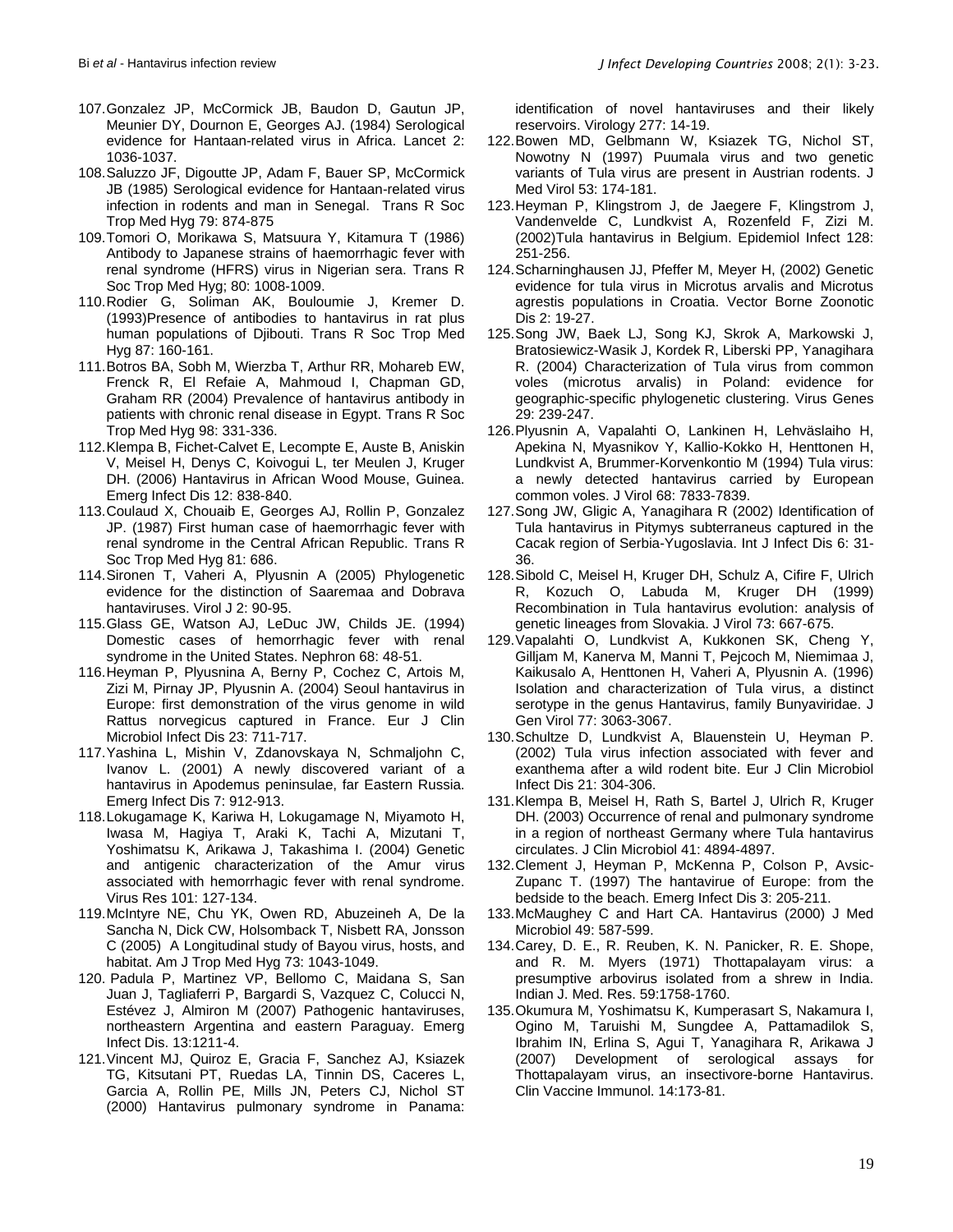- 136.Elwell MR, Ward GS, Tingpalapong M, LeDuc JW, 1985. Serologic evidence of Hantaan-like virus in rodents and man in Thailand. Southeast Asian J Trop Med Public Health 16: 349– 354.
- 137. Pattamadilok S, Lee BH, Kumperasart S, Yoshimatsu K, Okumura M, Nakamura I, Araki K, Khoprasert Y, Dangsupa P, Panlar P, Jandrig B, Krüger DH, Klempa B, Jäkel T, Schmidt J, Ulrich R, Kariwa H, Arikawa J (2006) Geographical distribution of hantaviruses in Thailand and potential human health significance of Thailand virus. Am J Trop Med Hyg. 75:994-1002.
- 138. Klempa B, Fichet-Calvet E, Lecompte E, Auste B, Aniskin V, Meisel H, Barrière P, Koivogui L, ter Meulen J, Krüger DH (2007) Novel Hantavirus Sequences in Shrew, Guinea. Emerg Infect Dis. 13:520-2.
- 139.Song JW, Gu SH, Bennett SN, Arai S, Puorger M, Hilbe M, Yanagihara R (2007) Seewis virus, a genetically distinct hantavirus in the Eurasian common shrew (Sorex araneus). Virol J. 4(1):114.
- 140.Arai S, Song JW, Sumibcay L, Bennett SN, Nerurkar VR, Parmenter C, Cook JA, Yates TL, and Yanagihara R (2007) Hantavirus in Northern Short-tailed Shrew, United States. Emerg Infect Dis. 13:1420-23.
- 141.Song JW, Kang HJ, Song KJ, Truong TT, Bennett SN, Arai S, Truong NU, and Yanagihara R (2007) Newfound Hantavirus in Chinese Mole Shrew, Vietnam. Emerg Infect Dis. 13:1784-87.
- 142.Tang YW, Xu ZY, Zhu ZY Tsai TF (1985) Isolation of haemorrhagic fever with renal syndrome virus from Suncus murinus, an insectivore. The Lancet 1: 513-514
- 143.Jung YT, Kim GR (1995) Genomic characterization of M and S RNA segments of hantaviruses isolated from bats. Acta Virol 39: 231-233.
- 144.Luo ZZ, Li SQ, Peng DS, Wang YY, He H, Li YZ, Zhou N, Ni DS, Li YX, Xue ZY (1985) Isolation and characterization of epidemic haemorrhagic fever virus from domestic cats. Chin J Microbiol Immunol 5: 79-81.
- 145.Slonova RA, Tkachenko EA, Kushnarev EL, Dzagurova TK, Astakova TI (1992) Hantavirus isolation from birds. Acta Virol 36: 493.
- 146.Malecki TM, Jillson GP, Thilsted JP, Elrod J, Torrez-Martinez N, Hjelle B (1998) Serologic survey for hantavirus infection in domestic animals and coyotes from New Mexico and northeastern Arizona. J Am Vet Med Assoc 212: 970-973.
- 147.Yang Z, Liu Y, Peng Z (1998) Epidemiologic and experimental studies on epidemic haemorrhagic fever virus in pigs. Chin J Epidemol 19: 218-220.
- 148.Glass G, Childs J, Korch G, LeDuc JW (1988) Association of intraspecific wounding with hantaviral infection in wild rats (Rattus norvegicus). Epidemiol Infect 101: 459-472.
- 149.Hinson ER, Shone SM, Zink MC, Glass GE, Klein SL (2004) Wounding: the primary mode of Seoul virus transmission among male Norway rats. Am J Trop Med Hyg 70: 310-317.
- 150.Zhang Y, Zhu J, Deng XZ, Wu GH, Wang JJ, Zhang JJ, Xing AH, Wu JW (2003) Detection of hantaan virus from gamasid mite and chigger mite by molecular biological methods. Zhonghua Shi Yan He Lin Chuang Bing Du Xue Za Zh 17: 107-111.
- 151.Houck MA, Qin H, Roberts HR (2001) Hantavirus transmission: potential role of ectoparasites. Vector Borne Zoonotic Dis 1: 75-79.
- 152.Overturf GD (2005) Clinical sin nombre hantaviral infections in children. Pediatr Infect Dis J 24: 373-374
- 153.Howard MJ, Doyle TJ, Koster FT, Zaki SR, Khan AS, Petersen EA, Peters CJ, Bryan RT (1999) Hantavirus pulmonary syndrome in pregnancy. Clin Infect Dis 29: 1538-1544.
- 154.Botten J, Mirowsky K, Ye C, Gottlieb K, Saavedra M, Ponce L, Hjelle B (2002) Shedding and intracage transmission of Sin Nombre hantavirus in the deer mouse (Peromyscus maniculatus) model. J Virol 76: 7587-7594
- 155.Hutchinson KL, Rollin PE, Shieh WJ, Zaki S, Greer PW, Peters CJ (2000) Transmission of Black Creek Canal virus between cotton rats. J Med Virol 60: 70-76.
- 156.Ma RM, Xiao H, Jing XT, Lao TT (2003) Hemorrhagic fever with renal syndrome presenting with intrauterine fetal death. A case report. J Reprod Med 48: 661-664.
- 157.Peng H, Tang S and Qi X (2002) Clinical study on intrauterine hemorrhagic fever with renal syndrome virus infection. Chin J Exp Clin Virol. 16:281-2.
- 158.Kallio ER, Klingstrom J, Gustafsson E, Manni T, Vaheri A, Henttonen H, Vapalahti O, Lundkvist A (2006) Prolonged survival of Puumala hantavirus outside the host: evidence for indirect transmission via the environment. J Gen Virol 87: 2127-2134.
- 159.Enria D, Padula P, Segura EL, Pini N, Edelstein A, Posse CR, Weissenbacher MC (1996) Hantavirus pulmonary syndrome in Argentina. Possibility of person to person transmission. Medicina (B Aires) 56: 709-711.
- 160.Chaparro J, Vega J, Terry W, Vera JL, Barra B, Meyer R, Peters CJ, Khan AS, Ksiazek TG (1998) Assessment of person-to-person transmission of hantavirus pulmonary syndrome in a Chilean hospital setting. J Hosp Infect 40: 281-285.
- 161.Vitek CR, Breiman RF, Ksiazek TG, Rollin PE, McLaughlin JC, Umland ET, Nolte KB, Loera A, Sewell CM, Peters CJ (1996) Evidence against person-to-person transmission of hantavirus to health care workers. Clin Infect Dis 22: 824-826.
- 162.Pinna DM, Martinez VP, Bellomo CM, López C, Padula P. (2004) New epidemiologic and molecular evidence of person to person transmission of hantavirus Andes Sout. Medicina (B Aires) 64: 43-46.
- 163.Martinez VP, Bellomo C, San Juan J, Pinna D, Forlenza R, Elder M, Padula PJ (2005) Person-to-person transmission of Andes virus. Emerg Infect Dis 11: 1848- 1853.
- 164.Padula PJ, Edelstein A, Miguel SD, Lopez NM, Rossi CM, Rabinovich RD (1998) Hantavirus pulmonary syndrome outbreak in Argentina: molecular evidence of person to person transmission of Andes virus. Viology 241: 323-330.
- 165.Lázaro ME, Cantoni GE, Calanni LM, Resa AJ, Herrero ER, Iacono MA, Enria DA, González Cappa SM (2007) Clusters of hantavirus infection, southern Argentina. Emerg Infect Dis 13: 104-110.
- 166.Ferres M, Vial P, Marco C, Yanez L, Godoy P, Castillo C, Hjelle B, Delgado I, Lee SJ, Mertz GJ; Andes Virus Household Contacts Study Group (2007) Prospective evaluation of household contacts of persons with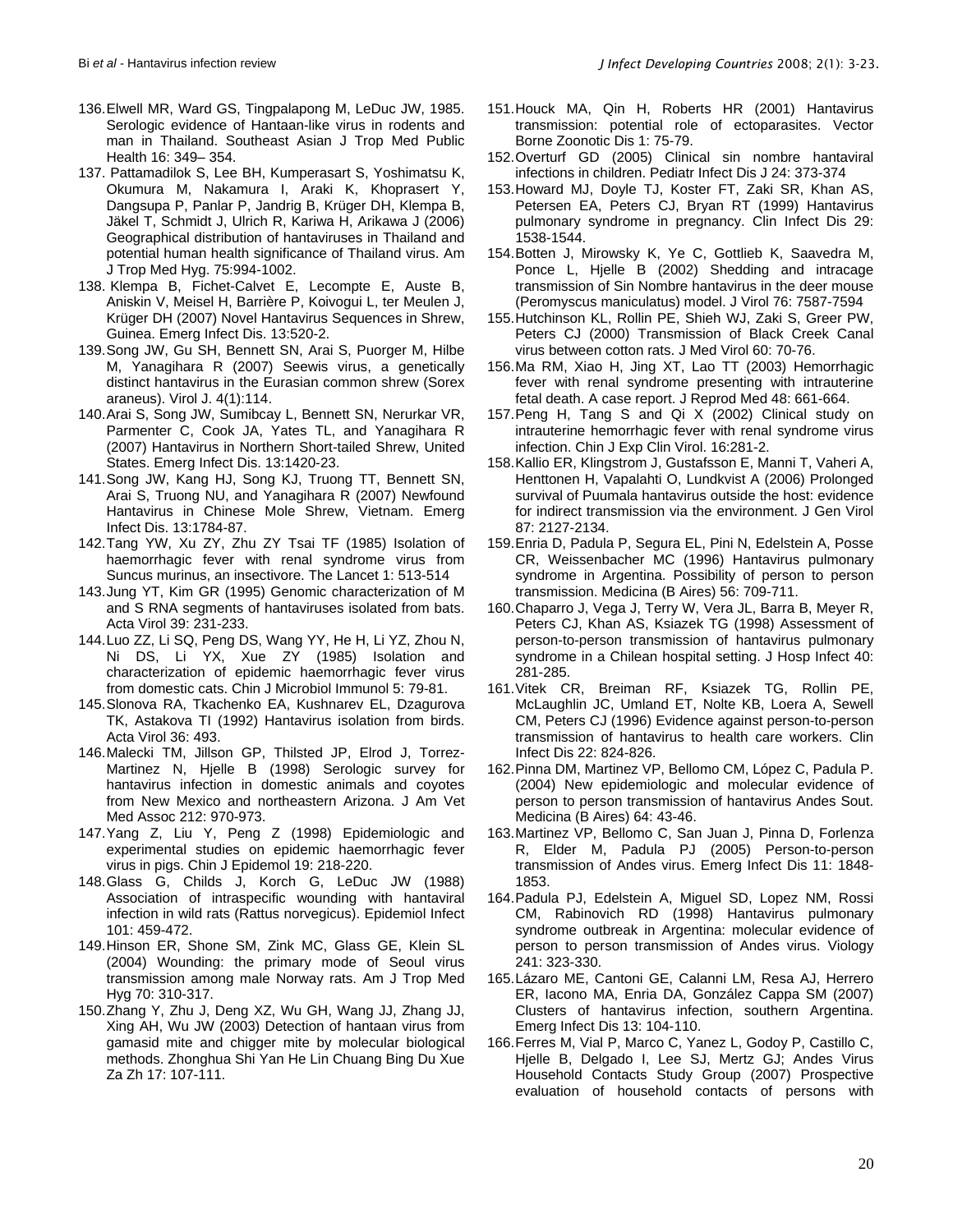hantavirus cardiopulmonary syndrome in Chile. J Infect Dis. 195:1563-71.

- 167.Ruo SL, Li YL, Tong Z, Ma QR, Liu ZL, Tang YW, Ye KL, McCormick JB, Fisher-Hoch SP, Xu ZY (1994) Retrospective and prospective studies of hemorrhagic fever with renal syndrome in rural China. J Infect Dis 170: 527-534.
- 168.Vitek CR, Ksiazek TG, Peters CJ, Breiman RF (1996) Evidence against infection with hantaviruses among forest and park workers in the southwestern United States. Clin Infect Dis. 23:283-5.
- 169.Zeitz PS, Graber JM, Voorhees RA, Kioski C, Shands LA, Ksiazek TG, Jenison S, Khabbaz RF (1997) Assessment of occupational risk for hantavirus infection in Arizona and New Mexico. J Occup Environ Med. 39:463-7.
- 170.Fulhorst CF, Milazzo ML, Armstrong LR, Childs JE, Rollin PE, Khabbaz R, Peters CJ, Ksiazek TG. (2007) Hantavirus and arenavirus antibodies in persons with occupational rodent exposure. Emerg Infect Dis. 13:532- 538.
- 171.Ferrer JF, Jonsson CB, Esteban E, Galligan D, Basombrio MA, Peralta-Ramos M, Bharadwaj M, Torrez-Martinez N, Callahan J, Segovia A, Hjelle B. (1998) High prevalence of hantavirus infection in Indian communities of the Paraguayan and Argentinean Gran Chaco. Am J Trop Med Hyg. 59:438-44.
- 172.Campos GM, Moro de Sousa RL, Badra SJ, Pane C, Gomes UA, Figueiredo LT (2003) Serological survey of hantavirus in Jardinopolis County, Brazil. J Med Virol. 71: 417-22.
- 173.Armien B, Pascale JM, Bayard V, Munoz C, Mosca I, Guerrero G, Armien A, Quiroz E, Castillo Z, Zaldivar Y, Gracia F, Hjelle B, Koster F. (2004) High seroprevalence of hantavirus infection on the Azuero peninsula of Panama. Am J Trop Med Hyg. 70:682-7.
- 174.Zeitz PS, Graber JM, Voorhees RA, Kioski C, Shands LA, Ksiazek TG, Jenison S, Khabbaz RF (1997) Assessment of occupational risk for hantavirus infection in Arizona and New Mexico. J Occup Environ Med 39: 463-467.
- 175.Suzán G, Giermakowski JT, Marcé E, Suzán-Azpiri H, Armién B, Yates TL. (2006) Modeling hantavirus reservoir species dominance in high seroprevalence areas on the Azuero Peninsula of Panama. Am J Trop Med Hyg. 74:1103-10.
- 176.Schutt M, Meisel H, Kruger DH, Ulrich R, Dalhoff K, Dodt C (2004) Life-threatening Dobrava hantavirus infection with unusually extended pulmonary involvement. Clin Nephrol 62: 54-57.
- 177.Mathes RW, Page WF, Crawford HM, McBean AM, Miller RN (2005) Long-term sequelae of hemorrhagic fever with renal syndrome attributable to Hantaan virus in Korean War veterans. Mil Med 170: 315-319.
- 178.Settergren B (2000) Clinical aspects of nephropathia epidemica (Puumala virus infection) in Europe: a review. Scand J Infect Dis 32: 125-132.
- 179.Krause R, Aberle S, Haberl R, Daxbock F, Wenisch C (2003) Puumala virus infection with acute disseminated encephalomyelitis and multiorgan failure. Emerg Infect Dis 9: 603-605.
- 180.Hautala T, Sironen T, Vapalahti O, Pääkkö E, Särkioja T, Salmela PI, Vaheri A, Plyusnin A, Kauma H (2002) Hypophyseal hemorrhage and panhypopituitarism during Puumala Virus Infection: Magnetic Resonance Imaging

and detection of viral antigen in the hypophysis. Clin Infect Dis 35: 96-101.

- 181.Nguyen AT, Penalba C, Bernadac P, Jaafar S, Kessler M, Canton P, Hoen B (2001) Respiratory manifestations of hemorrhagic fever with renal syndrome. Retrospective study of 129 cases in Champagne-Ardenne and Lorraine. Presse Med 30: 55-58.
- 182.Seitsonen E, Hynninen M, Kolho E, Kallio-Kokko H, Pettilä V (2006) Corticosteroids combined with continuous veno-venous hemodiafiltration for treatment of hantavirus pulmonary syndrome caused by Puumala virus infection. Eur J Clin Microbiol Infect Dis 25: 261- 266.
- 183.Novo R, Gagnadoux MF, Le Guenno Y, Gubler MC, Niaudet P, Guyot C, Broyer M (1999) Chronic renal failure after Puumala virus infection. Pediatr Nephrol 13: 934-935.
- 184.Hallin GW, Simpson SQ, Crowell RE, James DS, Koster FT, Mertz GJ, Levy H. (1996) Cardiopulmonary manifestations of hantavirus pulmonary syndrome. Crit Care Med 24: 252-258.
- 185.Raboni SM, Rubio G, DE Borba L, Zeferino A, Skraba I, Goldenberg S, Dos Santos CN (2005) Clinical survey of hantavirus in southern Brazil and the development of specific molecular diagnosis tools. Am J Trop Med Hyg 72: 800-804.
- 186.Hjelle B, Goade D, Torrez-Martinez N, Lang-Williams M, Kim J, Harris RL, Rawlings JA (1996) Hantavirus pulmonary syndrome, renal insufficiency, and myositis associated with infection by Bayou hantavirus. Clin Infect Dis 23: 495-500.
- 187.Hopkins RO, Larson-Lohr V, Weaver LK, Bigler ED (1998) Neuropsychological impairments following hantavirus pulmonary syndrome. J Int Neuropsychol Soc 4: 190-196.
- 188.Kitsutani PT, Denton RW, Fritz CL, Murray RA, Todd RL, Pape WJ, Wyatt Frampton J, Young JC, Khan AS, Peters CJ, Ksiazek TG (1999) Acute Sin Nombre hantavirus infection without pulmonary syndrome, United States. Emerg Infect Dis 5: 701-705.
- 189.Crowley MR, Katz RW, Kessler R, Simpson SQ, Levy H, Hallin GW, Cappon J, Krahling JB, Wernly J (1998) Successful treatment of adults with severe Hantavirus pulmonary syndrome with extracorporeal membrane oxygenation. Crit Care Med 26: 409-414.
- 190.Custer DM, Thompson E, Schmaljohn CS, Ksiazek TG, Hooper JW (2003) Active and passive vaccination against hantavirus pulmonary syndrome with Andes virus M genome segment-based DNA vaccine. J Virol. 77:9894- 905.
- 191.Hooper JW, Ferro AM, Wahl-Jensen V. (2007) Immune Serum Produced by DNA Vaccination Protects Hamsters Against Lethal Respiratory Challenge with Andes Virus. J Virol. Nov 21 [Epub ahead of print].
- 192.Enria D, Maiztegui JI (1994) Antiviral treatment of Argentine hemorrhagic fever. Antiviral Res 23: 23-31.
- 193. Severson WE, Schmaljohn CS, Javadian A, Jonsson CB (2003) Ribavirin causes error catastrophe during Hantaan virus replication. J Virol 77: 481-488.
- 194.Huggins JW, Hsiang CM, Cosgriff TM, Guang MY, Smith JI, Wu ZO, LeDuc JW, Zheng ZM, Meegan JM, Wang QN (1991) Prospective, double-blind, concurrent, placebocontrolled clinical trial of intravenous Ribavirin therapy of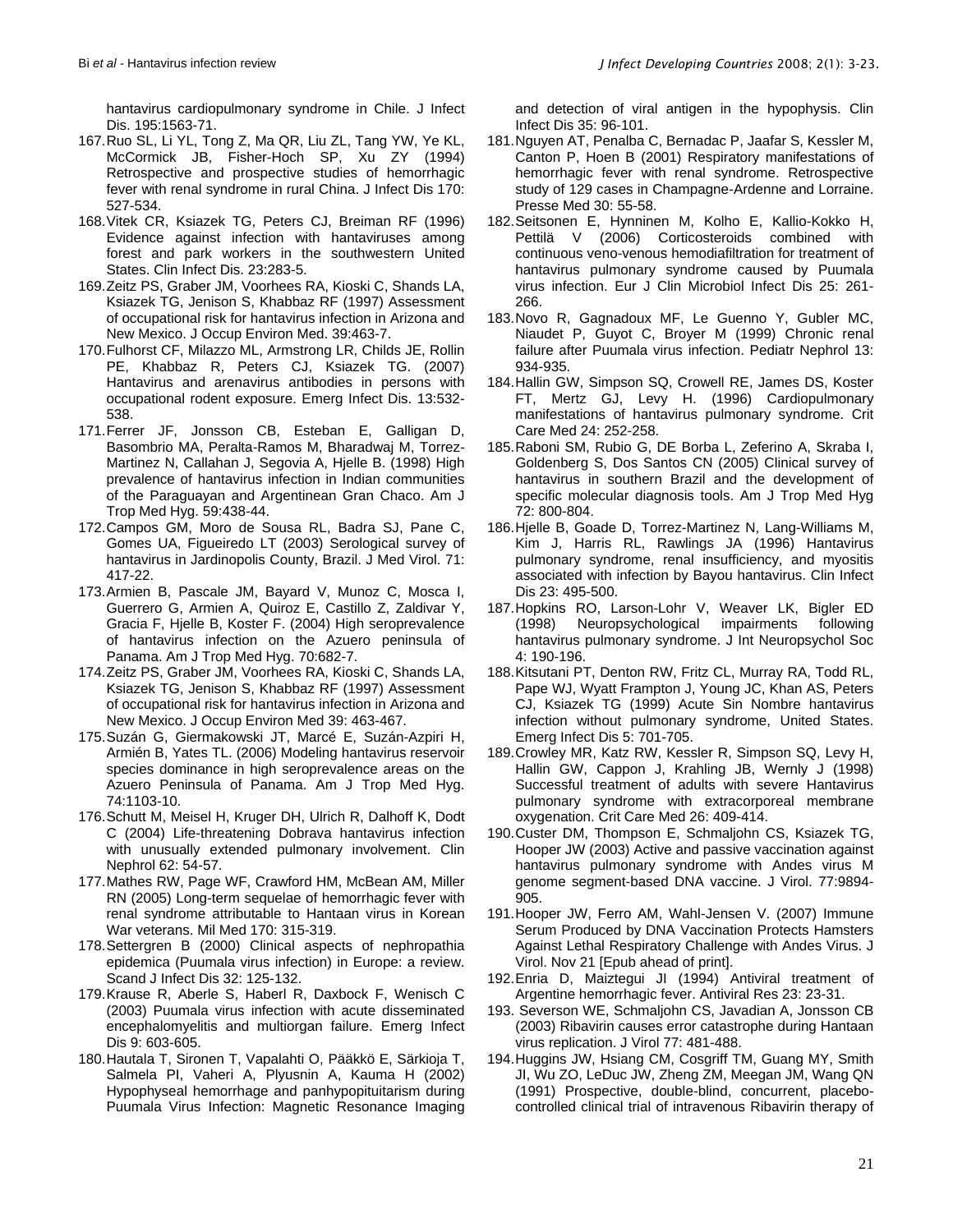hemorrhagic fever with renal syndrome. J Infect Dis 164: 1119-1127.

- 195.Chapman LE, Mertz GJ, Peters CJ, Jolson HM, Khan AS, Ksiazek TG, Koster FT, Baum KF, Rollin PE, Pavia AT, Holman RC, Christenson JC, Rubin PJ, Behrman RE, Bell LJ, Simpson GL, Sadek RF. (1999) Intravenous ribavirin for hantavirus pulmonary syndrome: safety and tolerance during 1 year of open-label experience. Antivir Ther 4: 211-219.
- 196. Mertz GJ, Miedzinski L, Goade D, Pavia AT, Hjelle B, Hansbarger CO, Levy H, Koster FT, Baum K, Lindemulder A, Wang W, Riser L, Fernandez H, Whitley RJ, Collaborative Antiviral Study Group (2004) Placebocontrolled, double-blind trial of intravenous ribavirin for the treatment of hantavirus cardiopulmonary syndrome in North America. Clin Infect Dis 39: 1307-1313.
- 197.Loginova SIa, Koval'chuk AV, Borisevich SV, Kopylova NK, Pashchenko IuI, Khamitov RA, Maksimov VA, Shuster AM (2005) Antiviral effectiveness of the combined use of amixine and virasole in experimental hemorrhagic fever with renal syndrome in sucking albino mice. Vopr Virusol 50: 30-32.
- 198.Plyusnin A, Mustonen J, Asikainen K, Plyusnina A, Niemimaa J, Henttonen H, Vaheri A (1999) Analysis of puumala hantavirus genome in patients with nephropathia epidemica and rodent carriers from the sites of infection. J Med Virol 59: 397-405.
- 199.Kramski M, Meisel H, Klempa B, Krüger DH, Pauli G, Nitsche A (2007) Detection and typing of human<br>pathogenic hantaviruses by real-time reverse pathogenic hantaviruses by transcription-PCR and pyrosequencing. Clin Chem. 53:1899-905.
- 200.Biel SS, Donoso Mantke O, Lemmer K, Vaheri A, Lundkvist A, Emmerich P, Hukic M, Niedrig M (2003) Quality control measures for the serological diagnosis of hantavirus infections. J Clin Virol 28: 248-256.
- 201.Kallio-Kokko H, Vapalahti O, Lundkvist A, Vaheri A (1998) Evaluation of Puumala virus IgG and IgM enzyme immunoassays based on recombinant baculovirusexpressed nucleocapsid protein for early nephropathia epidemica diagnosis. Clin Diagn Virol 10: 83-90.
- 202.Hujakka H, Koistinen V, Kuronen I, Eerikainen P, Parviainen M, Lundkvist A, Vaheri A, Vapalahti O, Narvanen A (2003) Diagnostic rapid tests for acute hantavirus infections: specific tests for Hantaan, Dobrava and Puumala viruses versus a hantavirus combination test. J Virol Methods 108: 117-122.
- 203.Lundkvist A, Hukic M, Horling J, Gilljam M, Nichol S, Niklasson B (1997) Puumala and Dobrava viruses cause hemorrhagic fever with renal syndrome in Bosnia-Herzegovina: evidence of highly cross-neutralizing antibody responses in early patient sera. J Med Virol 53: 51-59.
- 204.Lee PW, Gibbs CJ Jr, Gajdusek DC, Yanagihara R (1985) Serotypic classification of hantaviruses by indirect immunofluorescent antibody and plaque reduction neutralization tests. J Clin Microbiol 22: 940-944.
- 205.Tennstedt C, Wunschmann S, Schmitz H, Schreiber M (1994) Pathological-anatomical findings after serologic and molecular biologic evidence of Hantaan virus infection. Zentralbl Pathol 140: 173-180.
- 206.Ahn C, Cho JT, Lee JG, Lim CS, Kim YY, Han JS, Kim S, Lee JS (2000) Detection of Hantaan and Seoul viruses by

reverse transcriptase-polymerase chain reaction (RT-PCR) and restriction fragment length polymorphism (RFLP) in renal syndrome patients with hemorrhagic fever. Clin Nephrol 53: 79-89.

- 207.Aitichou M, Saleh SS, McElroy AK, Schmaljohn C, Ibrahim MS (2005) Identification of Dobrava, Hantaan, Seoul, and Puumala viruses by one-step real-time RT-PCR. J Virol Methods 124: 21-26.
- 208.Mills JN (2005) Regulation of rodent-borne viruses in the natural host: implications for human disease. Arch Virol Suppl 19:45-57.
- 209.Centers for Disease Control and Prevention (1993) Hantavirus infection--southwestern United States: interim recommendations for risk reduction. MMWR Recomm Rep 42: 1-13.
- 210.Douglass RJ, Kuenzi AJ, Williams CY, Douglass SJ, Mills JN (2003) Removing deer mice from buildings and the risk for human exposure to Sin Nombre virus. Emerg Infect Dis 9: 390-392.
- 211.Glass GE, Johnson JS, Hodenbach GA, Disalvo CL, Peters CJ, Childs JE, Mills JN (1997) Experimental evaluation of rodent exclusion methods to reduce hantavirus transmission to humans in rural housing. Am J Trop Med Hyg 56: 359-364.
- 212.Chen HX, Luo ZZ, Zhang JJ, Hantavirus Vaccine Efficacy Evaluation Working Group (2002) Large scale field evaluation on vaccines of hemorrhagic fever with renal syndrome in China. Chin J Epidemiol 23: 145-147.
- 213.Dong GM, Han L, An Q, Liu WX, Kong Y, Yang LH (2005) Immunization effect of purified bivalent vaccine to haemorrhagic fever with renal syndrome manufactured from primary cultured hamster kidney cells. Chin Med J (Engl) 118: 766-768.
- 214.Park K, Kim CS, Moon KT (2004) Protective effectiveness of hantavirus vaccine. Emerg Infect Dis 10:2218-2220.
- 215.Choi Y, Ahn CJ, Seong KM, Jung MY, Ahn BY (2003) Inactivated Hantaan virus vaccine derived from suspension culture of Vero cells. Vaccine 21: 1867-1873
- 216.Schmaljohn CS, Hasty SE, Dalrymple JM (1992) Preparation of candidate vaccinia-vectored vaccines for haemorrhagic fever with renal syndrome. Vaccine 10: 10- 13.
- 217.McClain DJ, Summers PL, Harrison SA, Schmaljohn AL, Schmaljohn CS (2000) Clinical evaluation of a vacciniavectored Hantaan virus vaccine. J Med Virol 60: 77-85.
- 218.Ulrich R, Koletzki D, Lachmann S, Lundkvist A, Zankl A, Kazaks A, Kurth A, Gelderblom HR, Borisova G, Meisel H, Kruger DH (1999) New chimaeric hepatitis B virus core particles carrying hantavirus (serotype Puumala) epitopes: immunogenicity and protection against virus challenge. J Biotechnol 73: 141-153.
- 219.Koletzki D, Lundkvist A, Sjolander KB, Gelderblom HR, Niedrig M, Meisel H, Kruger DH, Ulrich R (2000) Puumala (PUU) hantavirus strain differences and insertion positions in the hepatitis B virus core antigen influence Bcell immunogenicity and protective potential of corederived particles. Virology 276: 364-375.
- 220.Hooper JW, Kamrud KI, Elgh F, Custer D, Schmaljohn CS (1999) DNA vaccination with hantavirus M segment elicits neutralizing antibodies and protects against Seoul virus infection. Virology 255: 269-278.
- 221.Hooper JW, Custer DM, Thompson E, Schmaljohn CS (2001) DNA vaccination with the Hantaan virus M gene